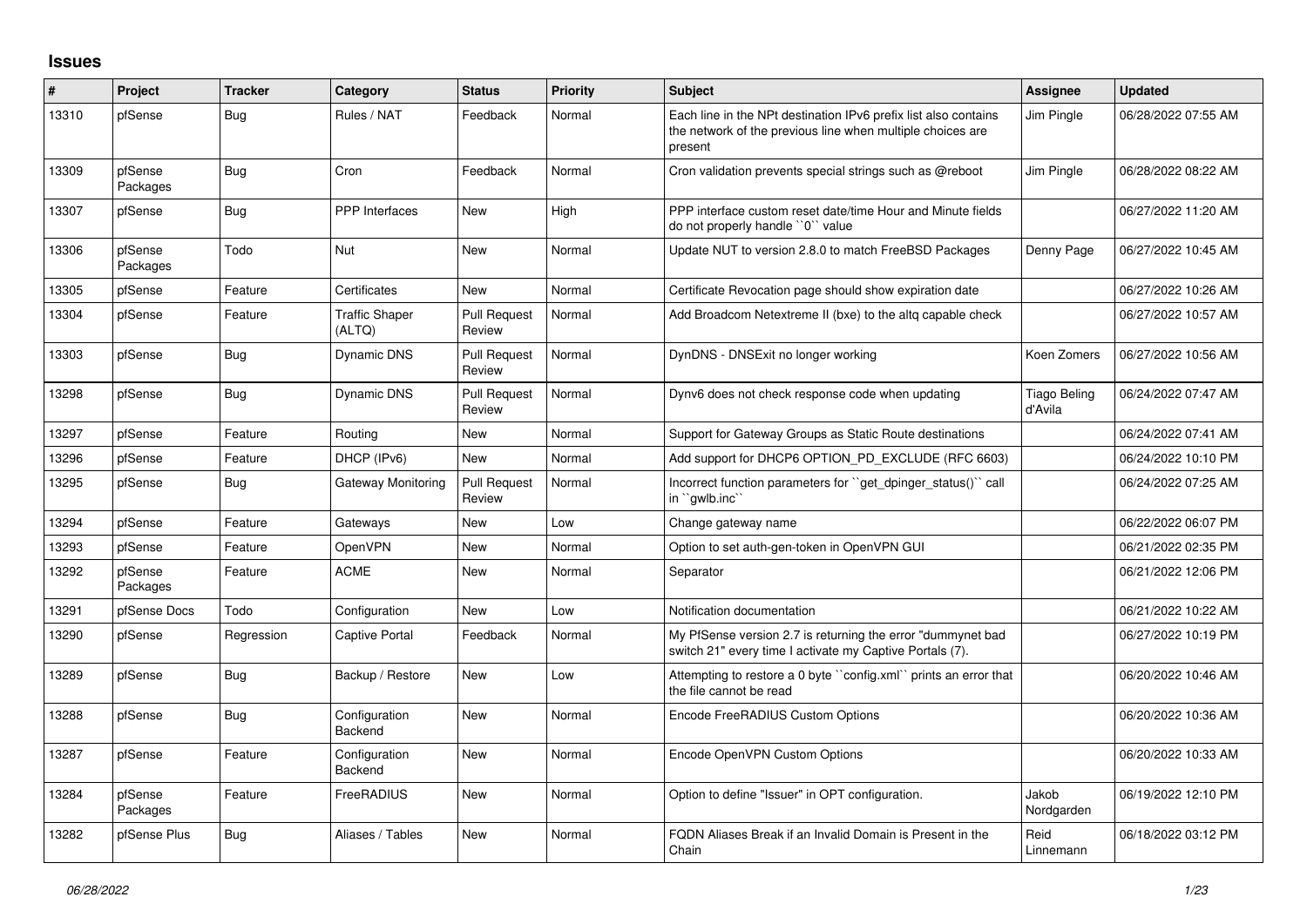| #     | Project             | <b>Tracker</b> | Category                 | <b>Status</b>                 | <b>Priority</b> | <b>Subject</b>                                                                                 | Assignee                 | <b>Updated</b>      |
|-------|---------------------|----------------|--------------------------|-------------------------------|-----------------|------------------------------------------------------------------------------------------------|--------------------------|---------------------|
| 13280 | pfSense             | Bug            | Unknown                  | <b>New</b>                    | Normal          | Entries duplicated in /boot/loader.conf                                                        |                          | 06/19/2022 11:11 AM |
| 13279 | pfSense             | Bug            | Interfaces               | New                           | Normal          | DHCP config override affects Gateway installation.                                             |                          | 06/17/2022 07:25 AM |
| 13277 | pfSense             | <b>Bug</b>     | <b>IGMP Proxy</b>        | New                           | Normal          | IGMP Proxy webConfigurator Page Always Produces Error                                          |                          | 06/16/2022 07:50 PM |
| 13276 | pfSense             | Bug            | <b>IGMP Proxy</b>        | New                           | Normal          | IGMP Proxy Error Message for Logging Links to System Log<br>Instead of Routing Log             |                          | 06/16/2022 07:48 PM |
| 13273 | pfSense             | <b>Bug</b>     | DHCP (IPv4)              | New                           | Normal          | dhclient can use conflicting recorded leases                                                   |                          | 06/14/2022 11:07 AM |
| 13272 | pfSense             | <b>Bug</b>     | <b>Captive Portal</b>    | <b>Pull Request</b><br>Review | Very Low        | Voucher CSV output has leading space before voucher code                                       | Jim Pingle               | 06/13/2022 10:27 AM |
| 13270 | pfSense Docs        | New Content    | OpenVPN                  | <b>Pull Request</b><br>Review | Normal          | OpenVPN client gateway is incorrect when the server does not<br>push routes                    | <b>Marcos</b><br>Mendoza | 06/26/2022 12:54 PM |
| 13268 | pfSense             | Todo           | Console Menu             | Ready To<br>Test              | Normal          | columns don't align nicely in console with medium-long<br>interface names                      |                          | 06/12/2022 10:32 PM |
| 13267 | pfSense             | Bug            | OpenVPN                  | <b>New</b>                    | Normal          | dpinger continues to run on OpenVPN gateway after OpenVPN<br>service is stopped.               |                          | 06/12/2022 02:49 PM |
| 13264 | pfSense             | Feature        | <b>IPsec</b>             | New                           | Normal          | IPSec Phase2 select multiple PFS key groups                                                    |                          | 06/10/2022 04:29 PM |
| 13263 | pfSense             | <b>Bug</b>     | DHCP (IPv4)              | New                           | Low             | Deleting a static DHCP entry when the related IP is not in the<br>arp table spams the log      |                          | 06/10/2022 11:18 AM |
| 13261 | pfSense<br>Packages | <b>Bug</b>     | sudo                     | Feedback                      | Normal          | Input validation rejects empty "sudo" command list, but GUI<br>text says it can be empty       | Christopher<br>Cope      | 06/27/2022 07:19 AM |
| 13260 | pfSense             | Feature        | Authentication           | <b>New</b>                    | Normal          | Add support for OpenVPN static-challenge                                                       |                          | 06/09/2022 02:04 PM |
| 13258 | pfSense             | Bug            | Console Menu             | <b>Pull Request</b><br>Review | Low             | secret menu option 100                                                                         | Jim Pingle               | 06/12/2022 01:44 PM |
| 13256 | pfSense             | Feature        | DHCP (IPv4)              | New                           | Normal          | Better handling of duplicate IPs in static DHCP assignments                                    |                          | 06/11/2022 04:51 PM |
| 13255 | pfSense<br>Packages | Todo           | OpenVPN Client<br>Export | New                           | Normal          | Set PKCS#12 algorithm when exporting OpenVPN ZIP or<br>Windows bundles                         | Jim Pingle               | 06/08/2022 10:37 AM |
| 13254 | pfSense             | Bug            | <b>DNS Resolver</b>      | <b>New</b>                    | Normal          | DNS resolver does not update "unbound.conf" file during link<br>down events                    |                          | 06/08/2022 07:55 AM |
| 13253 | pfSense             | Bug            | DHCP (IPv6)              | New                           | Normal          | dhcp6c" is not restarted when applying settings when<br>multiple WANs are configured for DHCP6 |                          | 06/06/2022 02:58 PM |
| 13252 | pfSense             | Bug            | Upgrade                  | New                           | Normal          | reduce frequency of php-fpm socket connection attempts from<br>check_reload_status             |                          | 06/12/2022 11:11 AM |
| 13250 | pfSense             | Todo           | DHCP (IPv4)              | New                           | Very Low        | Clean up DHCP Server option language                                                           | Jim Pingle               | 06/06/2022 07:32 AM |
| 13249 | pfSense             | Bug            | Console Menu             | New                           | Normal          | Running playback comands multiple times results in PHP error                                   |                          | 06/06/2022 07:02 AM |
| 13248 | pfSense             | Regression     | DHCP (IPv6)              | New                           | Normal          | IPv6 Router Advertisements runs when config.xml does not<br>contain an entry for the interface |                          | 06/05/2022 07:44 PM |
| 13247 | pfSense<br>Packages | <b>Bug</b>     | open-vm-tools            | New                           | Low             | Open-VM-Tools service actions do not work                                                      |                          | 06/05/2022 07:09 PM |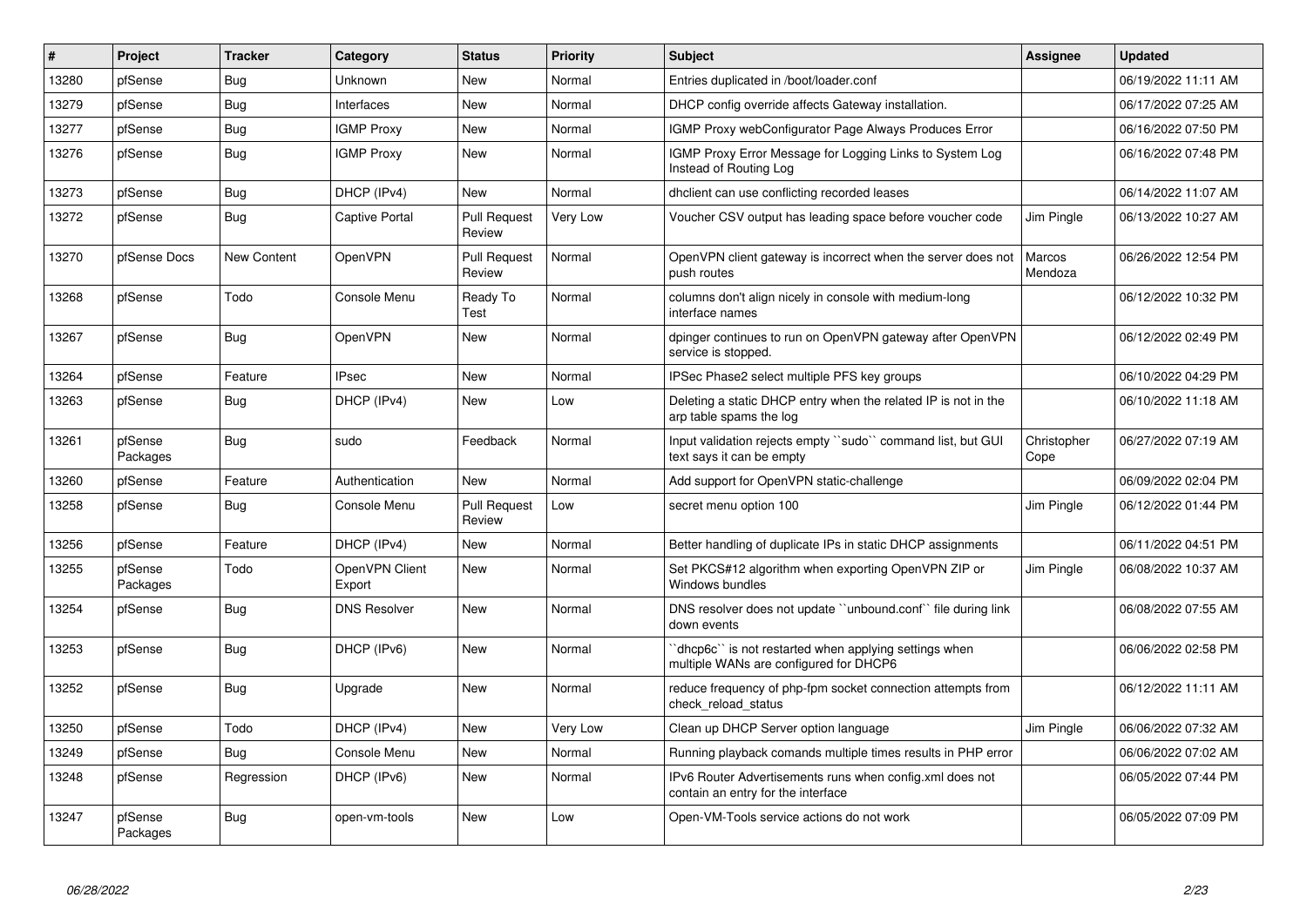| #     | Project             | Tracker     | Category                  | <b>Status</b>                 | <b>Priority</b> | <b>Subject</b>                                                                                                                                 | <b>Assignee</b>   | <b>Updated</b>      |
|-------|---------------------|-------------|---------------------------|-------------------------------|-----------------|------------------------------------------------------------------------------------------------------------------------------------------------|-------------------|---------------------|
| 13246 | pfSense<br>Packages | Feature     | iperf                     | <b>New</b>                    | Normal          | iperf3 service controls do not work                                                                                                            |                   | 06/05/2022 06:51 PM |
| 13245 | pfSense             | Feature     | Aliases / Tables          | <b>Pull Request</b><br>Review | Normal          | Type column on Alias lists                                                                                                                     | Jim Pingle        | 06/06/2022 07:09 AM |
| 13244 | pfSense             | Feature     | Web Interface             | <b>New</b>                    | Normal          | Add help text under Timezone settings in the GUI                                                                                               |                   | 06/03/2022 01:00 PM |
| 13243 | pfSense             | <b>Bug</b>  | OpenVPN                   | <b>Pull Request</b><br>Review | Normal          | OpenVPN status for multi-user VPN shows info icon to display<br>RADIUS rules when there are none to display                                    | Marcos<br>Mendoza | 06/19/2022 05:53 PM |
| 13242 | pfSense             | Feature     | <b>Gateway Monitoring</b> | New                           | Normal          | Enhancements to static route creation/deletion for dpinger<br>monitor IPs                                                                      |                   | 06/03/2022 11:20 AM |
| 13240 | pfSense             | Bug         | Rules / NAT               | New                           | Normal          | User is forced to pick an NPt destination IPv6 prefix length<br>even when choosing a drop-down entry which contains a<br>defined prefix length | Jim Pingle        | 06/28/2022 07:18 AM |
| 13237 | pfSense             | Bug         | DHCP (IPv6)               | New                           | Normal          | dhcp6c script cannot be executed safely                                                                                                        |                   | 06/01/2022 11:20 AM |
| 13236 | pfSense Docs        | Todo        | Products                  | <b>New</b>                    | Normal          | Document link speed limitations with igc and ix on 6100/4100                                                                                   |                   | 05/31/2022 05:53 PM |
| 13233 | pfSense Plus        | Bug         | OpenVPN                   | Feedback                      | Normal          | OpenVPN DCO connection fails with Auth Digest Algorithm set<br>to SHA512                                                                       |                   | 05/31/2022 03:39 PM |
| 13229 | pfSense Docs        | Todo        | <b>Captive Portal</b>     | Feedback                      | Normal          | Update documentation for IPFW to PF transition for Limiters<br>and Captive Portal                                                              | Jim Pingle        | 05/27/2022 03:04 PM |
| 13228 | pfSense             | Bug         | Interfaces                | New                           | Normal          | Recovering interface gateway may not be added back into<br>gateway groups and rules when expected                                              | Jim Pingle        | 05/28/2022 01:14 PM |
| 13227 | pfSense             | Feature     | <b>IPsec</b>              | <b>New</b>                    | High            | Enable IPSec Virtual IP Pool assignment by Radius for Mobile<br>Users - SIMPLE FIX                                                             |                   | 05/27/2022 10:15 AM |
| 13226 | pfSense             | Bug         | <b>Captive Portal</b>     | Confirmed                     | Normal          | Captive Portal doesn't disconnect established OpenVPN link                                                                                     | Reid<br>Linnemann | 05/30/2022 10:38 AM |
| 13225 | pfSense             | Bug         | Interfaces                | New                           | Normal          | Bridges with QinQ interfaces not properly set up at boot                                                                                       | Viktor Gurov      | 05/27/2022 08:19 AM |
| 13224 | pfSense             | Bug         | Notifications             | New                           | Normal          | Email notification flood when UPS (NUT) and WAN send<br>notifications                                                                          |                   | 05/27/2022 01:58 AM |
| 13223 | pfSense Docs        | New Content | Routing / Gateways        | Feedback                      | Normal          | Document new gateway state killing behavior                                                                                                    | Jim Pingle        | 05/27/2022 01:59 PM |
| 13222 | pfSense             | Bug         | UPnP/NAT-PMP              | New                           | Normal          | CARP IP does not listen for NAT-PMP packets                                                                                                    |                   | 05/26/2022 02:28 PM |
| 13220 | pfSense             | Feature     | <b>Captive Portal</b>     | New                           | Very Low        | Voucher per-roll bandwidth restrictions and traffic quotas                                                                                     |                   | 05/26/2022 08:16 AM |
| 13219 | pfSense             | Feature     | <b>Captive Portal</b>     | <b>New</b>                    | Very Low        | Enable/Disable single voucher roll                                                                                                             |                   | 05/26/2022 08:14 AM |
| 13218 | pfSense             | Bug         | Interfaces                | <b>Pull Request</b><br>Review | Normal          | GIF-based interface MTU is assigned to parent interface on<br>boot when parent interface is a LAGG                                             | Viktor Gurov      | 05/27/2022 05:25 AM |
| 13217 | pfSense             | <b>Bug</b>  | DHCP (IPv4)               | New                           | Normal          | dhclient using default pid file location which does not exist                                                                                  | Viktor Gurov      | 05/26/2022 08:09 AM |
| 13215 | pfSense             | <b>Bug</b>  | <b>Captive Portal</b>     | Assigned                      | Normal          | Allowed MAC/IP/Hostname traffic counts for authorized users                                                                                    | Reid<br>Linnemann | 05/31/2022 05:31 PM |
| 13214 | pfSense<br>Packages | <b>Bug</b>  | node_exporter             | <b>Pull Request</b><br>Review | Normal-package  | AttributeError: 'NoneType' object has no attribute 'text'                                                                                      | lan Grindley      | 05/25/2022 08:20 AM |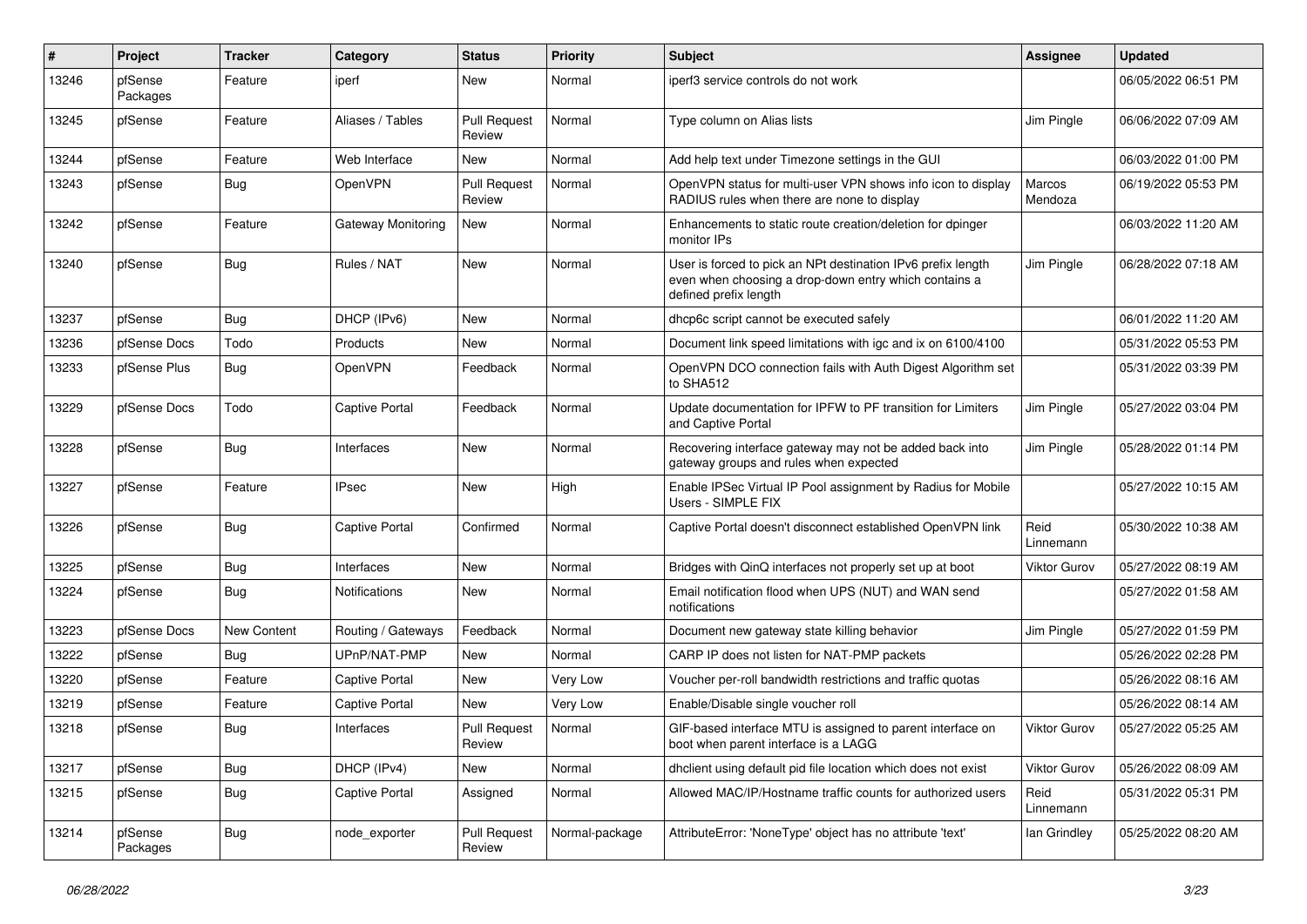| $\vert$ # | <b>Project</b>      | <b>Tracker</b>     | Category           | <b>Status</b> | <b>Priority</b> | <b>Subject</b>                                                                                               | Assignee              | <b>Updated</b>      |
|-----------|---------------------|--------------------|--------------------|---------------|-----------------|--------------------------------------------------------------------------------------------------------------|-----------------------|---------------------|
| 13211     | pfSense Docs        | <b>New Content</b> | OpenVPN            | Feedback      | Normal          | OpenVPN DCO Documentation                                                                                    | Jim Pingle            | 06/15/2022 10:42 AM |
| 13209     | pfSense<br>Packages | <b>Bug</b>         | pfBlockerNG        | <b>New</b>    | Low             | Parsing Filter log by pfBlockerNG creates IP Block log with<br>Source/Destination mixed up or wrong Direcion | Viktor Gurov          | 05/25/2022 03:50 AM |
| 13207     | pfSense<br>Packages | Feature            | pfBlockerNG        | <b>New</b>    | Normal          | The feed column on the Alerts page is confusing                                                              |                       | 05/24/2022 04:56 AM |
| 13206     | pfSense Plus        | Bug                | Hardware / Drivers | <b>New</b>    | Normal          | SG-3100 LED GPIO hangs                                                                                       |                       | 06/11/2022 07:01 PM |
| 13205     | pfSense Docs        | New Content        | Backup / Restore   | Feedback      | Normal          | <b>ZFS Boot Environment documentation</b>                                                                    | Christian<br>McDonald | 05/31/2022 10:55 AM |
| 13202     | pfSense<br>Packages | Bug                | pfBlockerNG        | <b>New</b>    | Normal          | Missing Protocols on IP Feed Groups Advanced<br>Inbound/Outbound Firewall Rule settings                      |                       | 05/23/2022 08:58 AM |
| 13201     | pfSense<br>Packages | Feature            | pfBlockerNG        | <b>New</b>    | Normal          | Add FireHol Security IP Feeds                                                                                |                       | 05/23/2022 06:34 AM |
| 13200     | pfSense<br>Packages | Feature            | pfBlockerNG        | <b>New</b>    | Normal          | Custom DNS Servers for Alert settings                                                                        |                       | 05/23/2022 06:16 AM |
| 13199     | pfSense<br>Packages | Feature            | pfBlockerNG        | <b>New</b>    | Normal          | Feed groups should not have the first listing in the group bar                                               |                       | 05/23/2022 06:03 AM |
| 13198     | pfSense<br>Packages | Feature            | pfBlockerNG        | New           | Normal          | Dark Theme Styling issues - Alerts White bar                                                                 |                       | 05/23/2022 06:05 AM |
| 13197     | pfSense<br>Packages | Feature            | pfBlockerNG        | New           | Normal          | Put a Single donation link and a proper patreon lin in the<br>pfBlocker Support Banner / Widget              |                       | 05/23/2022 05:35 AM |
| 13196     | pfSense<br>Packages | Feature            | pfBlockerNG        | <b>New</b>    | Normal          | remove NoVirusThanks feed                                                                                    |                       | 05/23/2022 06:05 AM |
| 13195     | pfSense<br>Packages | Feature            | pfBlockerNG        | <b>New</b>    | Normal          | Dedicated website for Feed mangement - Community Driven                                                      |                       | 05/23/2022 05:22 AM |
| 13194     | pfSense<br>Packages | <b>Bug</b>         | pfBlockerNG        | <b>New</b>    | Normal          | Remove dead Malc0de feed                                                                                     |                       | 05/23/2022 05:16 AM |
| 13189     | pfSense Plus        | Todo               | OpenVPN            | Feedback      | Normal          | Input validation should reject the combination of DCO and P2P<br>mode                                        | Jim Pingle            | 05/26/2022 10:50 AM |
| 13187     | pfSense             | Documentation      | Upgrade            | <b>New</b>    | Normal          | Azure Frequently asked questions                                                                             |                       | 05/20/2022 06:52 AM |
| 13183     | pfSense Plus        | Regression         | Dashboard          | Feedback      | High            | ZFS module is loaded on systems without ZFS                                                                  | Christian<br>McDonald | 05/23/2022 10:11 AM |
| 13180     | pfSense<br>Packages | Bug                | pfBlockerNG        | <b>New</b>    | High            | High CPU Utilization with pfb_filter <sup>[]</sup> since PfBlockerNG update<br>to devel 3.1.0 4              |                       | 06/14/2022 08:00 AM |
| 13179     | pfSense<br>Packages | Feature            | pfBlockerNG        | <b>New</b>    | High            | Search based on CIDR                                                                                         |                       | 05/17/2022 09:45 AM |
| 13168     | pfSense             | Feature            | Dashboard          | <b>New</b>    | Low             | Multiple Dashboard views for a single user                                                                   |                       | 05/16/2022 07:53 AM |
| 13167     | pfSense             | <b>Bug</b>         | Dynamic DNS        | <b>New</b>    | Normal          | phpDynDNS: DigitalOcean ddns update fails (bad request,<br>invalid character '-' in request id)              |                       | 06/16/2022 09:30 PM |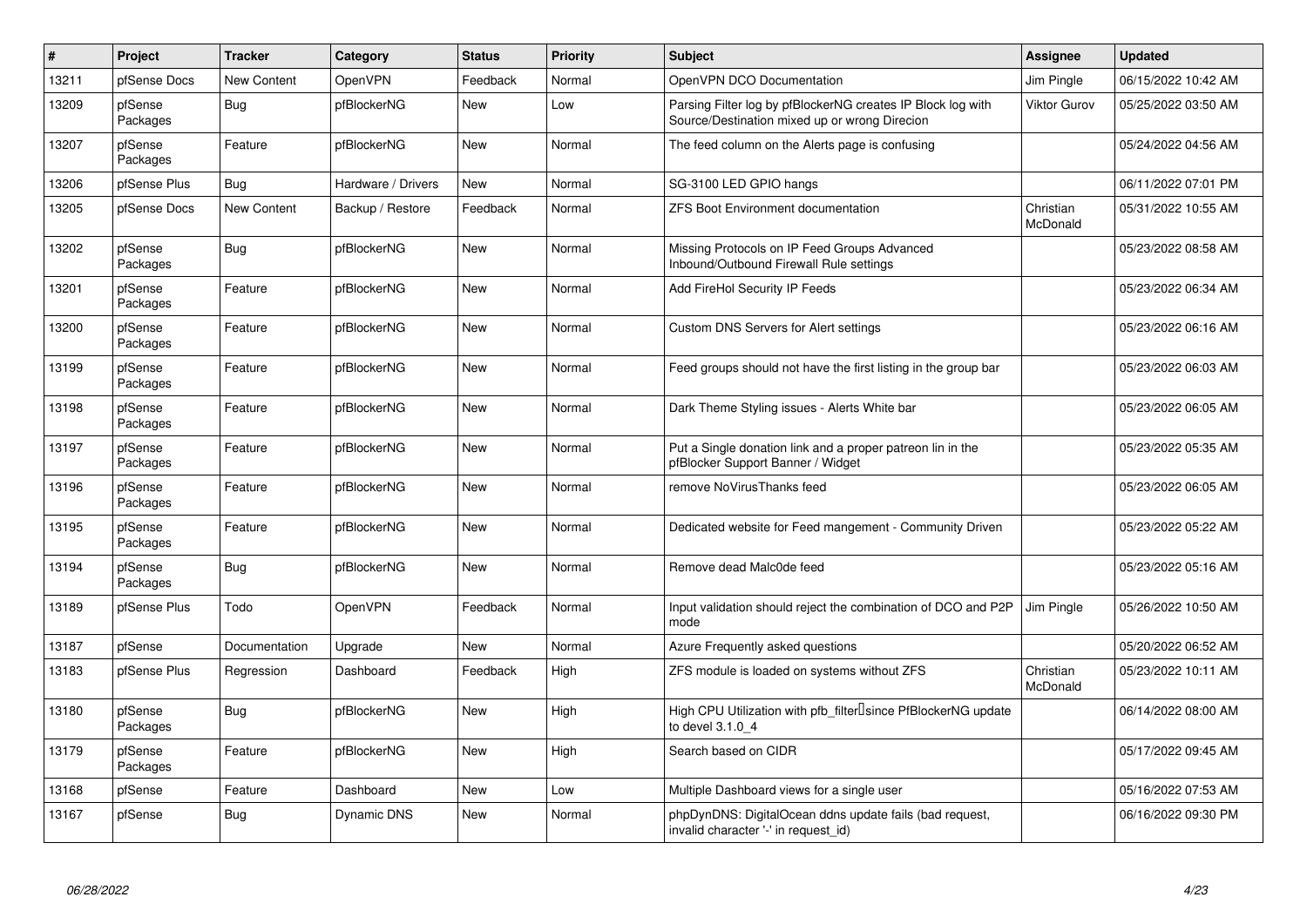| #     | Project             | <b>Tracker</b> | Category                   | <b>Status</b>                 | <b>Priority</b> | <b>Subject</b>                                                                                                                         | Assignee              | <b>Updated</b>      |
|-------|---------------------|----------------|----------------------------|-------------------------------|-----------------|----------------------------------------------------------------------------------------------------------------------------------------|-----------------------|---------------------|
| 13165 | pfSense             | Feature        | Dashboard                  | <b>Pull Request</b><br>Review | Normal          | Feat: live update for Services dashboard widget                                                                                        |                       | 05/15/2022 01:48 AM |
| 13161 | pfSense             | Feature        | Web Interface              | New                           | Very Low        | FLASH PORT'S LED button, to help quickly find port that need<br>to be connected to patch&cable                                         |                       | 05/14/2022 06:35 AM |
| 13160 | pfSense<br>Packages | Feature        | Status Monitoring          | Pull Request<br>Review        | Normal          | Option to sort monitoring graph views                                                                                                  |                       | 05/13/2022 12:06 PM |
| 13159 | pfSense             | Todo           | Web Interface              | New                           | Very Low        | Decrease distance between img-buttons in webGUI to<br>eliminate mistake entry                                                          |                       | 05/14/2022 06:52 AM |
| 13158 | pfSense             | Bug            | Web Interface              | New                           | Normal          | Input validation error when applying limiter changes                                                                                   |                       | 05/14/2022 05:32 PM |
| 13156 | pfSense<br>Packages | Regression     | pfBlockerNG                | <b>New</b>                    | Normal          | pfBlockerNG IP block stats do not work                                                                                                 |                       | 06/13/2022 08:16 PM |
| 13154 | pfSense<br>Packages | <b>Bug</b>     | pfBlockerNG                | Confirmed                     | Normal          | pfBlocker causing excessive CPU load                                                                                                   |                       | 06/14/2022 01:14 PM |
| 13144 | pfSense             | Bug            | Rules / NAT                | <b>New</b>                    | Very Low        | Firewall rule entries can get out of sync when entries are<br>deleted while other administrators are editing entries<br>simultaneously |                       | 05/10/2022 07:26 AM |
| 13141 | pfSense<br>Packages | Bug            | squidguard                 | New                           | Normal          | wrong page squidguard block                                                                                                            |                       | 05/09/2022 05:33 PM |
| 13138 | pfSense<br>Packages | Feature        | pfBlockerNG                | <b>New</b>                    | Normal          | DNS over HTTPS/TLS Blocking should be removed from<br>SafeSearch                                                                       |                       | 05/07/2022 02:52 AM |
| 13137 | pfSense<br>Packages | Feature        | pfBlockerNG                | <b>New</b>                    | Normal          | ckuethe/doh-blocklist.txt add to DoH feeds                                                                                             |                       | 05/07/2022 02:39 AM |
| 13136 | pfSense<br>Packages | Feature        | pfBlockerNG                | New                           | Normal          | Add crypt0rr DNS-over-HTTPS (DOH) provider list feeds                                                                                  |                       | 05/07/2022 02:27 AM |
| 13135 | pfSense<br>Packages | Feature        | pfBlockerNG                | New                           | Normal          | Add dibdot DoH-IP-blocklists feeds                                                                                                     | <b>Viktor Gurov</b>   | 05/08/2022 01:50 AM |
| 13128 | pfSense<br>Packages | <b>Bug</b>     | Zabbix                     | New                           | Normal          | Zabbix Agent 6: HA Server Setup                                                                                                        |                       | 05/05/2022 01:55 AM |
| 13124 | pfSense             | Feature        | Web Interface              | <b>Pull Request</b><br>Review | Normal          | Option to wait for interface selection before displaying firewall<br>rules                                                             |                       | 05/17/2022 02:15 PM |
| 13115 | pfSense<br>Packages | Bug            | WireGuard                  | Feedback                      | Normal          | WireGuard panic due to KBI changes in ""udp_tun_func_t()"                                                                              | Christian<br>McDonald | 05/15/2022 10:47 AM |
| 13114 | pfSense<br>Packages | Bug            | <b>BIND</b>                | Feedback                      | Normal          | BIND calls rndc in rc_stop when named is not running                                                                                   | <b>Stuart Wyatt</b>   | 05/04/2022 12:41 PM |
| 13110 | pfSense             | Bug            | CARP                       | New                           | Very Low        | changing CARP VIP address does not update outbound NAT<br>interface IP                                                                 |                       | 05/03/2022 02:52 PM |
| 13108 | pfSense Docs        | Todo           | Installation /<br>Upgrades | New                           | Normal          | ZFS filesystem implications                                                                                                            | Jim Pingle            | 04/27/2022 03:18 PM |
| 13102 | pfSense             | <b>Bug</b>     | <b>IPsec</b>               | New                           | Normal          | Deleting an IPSec tunnel doesn't destroy the SA (SADs/SPDs).<br>causes crash in status_ipsec.php                                       | Viktor Gurov          | 05/20/2022 01:07 PM |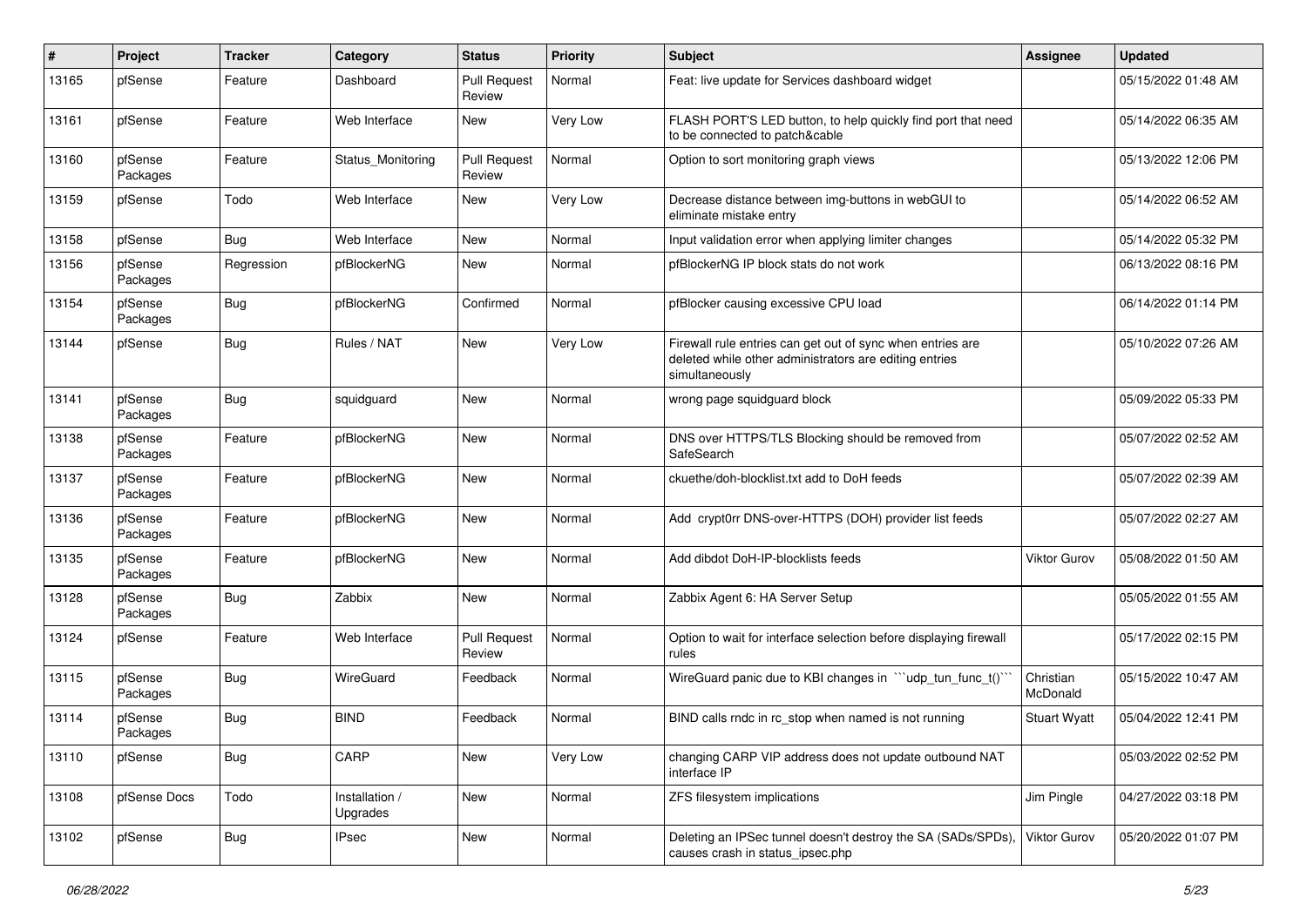| #     | Project             | <b>Tracker</b> | Category                        | <b>Status</b>                 | <b>Priority</b> | <b>Subject</b>                                                                                                                          | <b>Assignee</b>   | <b>Updated</b>      |
|-------|---------------------|----------------|---------------------------------|-------------------------------|-----------------|-----------------------------------------------------------------------------------------------------------------------------------------|-------------------|---------------------|
| 13098 | pfSense<br>Packages | <b>Bug</b>     | haproxy                         | Feedback                      | Low             | HAProxy Virtual IP broken link under Frontend setup                                                                                     |                   | 04/27/2022 08:35 AM |
| 13096 | pfSense<br>Packages | Feature        | Snort                           | Feedback                      | Normal          | Improve robustness of Snort Rules Update Log size limitation<br>logic                                                                   | <b>Bill Meeks</b> | 04/25/2022 12:22 PM |
| 13095 | pfSense<br>Packages | <b>Bug</b>     | Snort                           | Feedback                      | Normal          | Snort VRT change in Shared Object Rules path name results<br>in failure to extract and update Snort Shared Object Rules<br>when enabled | <b>Bill Meeks</b> | 04/25/2022 12:22 PM |
| 13094 | pfSense             | Feature        | Packet Capture                  | <b>Pull Request</b><br>Review | Normal          | Allow packet capture filtering in tagged packets                                                                                        | Marcos<br>Mendoza | 04/24/2022 06:06 PM |
| 13093 | pfSense             | <b>Bug</b>     | Authentication                  | In Progress                   | Normal          | LDAP authentication fails with extended query and RFC2307<br>group lookups enabled                                                      | Chris Linstruth   | 05/31/2022 07:20 AM |
| 13091 | pfSense             | Feature        | OpenVPN                         | <b>New</b>                    | Normal          | RFE: Ability to specify the order of OpenVPN Authentication<br>servers                                                                  |                   | 04/22/2022 04:30 PM |
| 13090 | pfSense             | Bug            | OpenVPN                         | New                           | Normal          | OpenVPN: do not use legacy deprecated netbios settings                                                                                  | Jim Pingle        | 04/22/2022 11:19 AM |
| 13089 | pfSense             | <b>Bug</b>     | OpenVPN                         | <b>New</b>                    | Normal          | OpenVPN: fix some netbios options were preserved even if teh<br>Netbios option was unchecked                                            | Jim Pingle        | 04/22/2022 11:06 AM |
| 13088 | pfSense             | Bug            | OpenVPN                         | <b>New</b>                    | Normal          | OpenVPN Client Overrides: properly hide/show form fields                                                                                | Jim Pingle        | 06/08/2022 09:15 AM |
| 13087 | pfSense             | <b>Bug</b>     | OpenVPN                         | <b>New</b>                    | Normal          | OpenVPN Server: hide WINS servers list when netbios option<br>is unchecked while WINS servers is checked                                |                   | 04/22/2022 10:29 AM |
| 13085 | pfSense             | Feature        | OpenVPN                         | <b>Pull Request</b><br>Review | Normal          | OpenVPN: expose NBDD servers in GUI + fix GUI bugs                                                                                      | Jim Pingle        | 04/22/2022 11:09 AM |
| 13076 | pfSense             | <b>Bug</b>     | <b>Gateway Monitoring</b>       | New                           | Normal          | Marking a gateway as down does not affect IPsec entries using<br>gateway groups                                                         |                   | 06/03/2022 10:32 AM |
| 13074 | pfSense Plus        | <b>Bug</b>     | Cryptographic<br>Modules        | <b>New</b>                    | Normal          | AES-GCM with SafeXcel on Netgate 2100 causes MBUF<br>overload                                                                           |                   | 06/12/2022 11:14 AM |
| 13073 | pfSense<br>Packages | <b>Bug</b>     | Squid                           | New                           | Normal          | ClamAV - clamd dies with high CPU load and thus the C-ICAP<br>of squid-reverse proxy causes http:500 errors                             |                   | 04/19/2022 05:38 AM |
| 13072 | pfSense             | Feature        | <b>Traffic Shaper</b><br>(ALTQ) | <b>Pull Request</b><br>Review | Very Low        | Matching background/font colors of queue values with dark<br>theme.                                                                     |                   | 04/19/2022 07:32 AM |
| 13068 | pfSense             | <b>Bug</b>     | Aliases / Tables                | New                           | Normal          | Error loading rules when URL Table IPs content is empty                                                                                 |                   | 04/17/2022 09:07 PM |
| 13067 | pfSense             | <b>Bug</b>     | <b>FilterDNS</b>                | New                           | Normal          | filterdns resolve interval is twice the intended value                                                                                  |                   | 04/17/2022 07:45 PM |
| 13063 | pfSense<br>Packages | Feature        | Cellular                        | <b>Pull Request</b><br>Review | Normal          | Cellular package shall support more modems and NMEA port                                                                                |                   | 05/06/2022 02:38 PM |
| 13058 | pfSense             | Todo           | Rules / NAT                     | New                           | Normal          | Add static routes and directly connected networks back to<br>policy route negation rules                                                |                   | 04/13/2022 08:05 AM |
| 13054 | pfSense             | Feature        | Package System                  | New                           | Normal          | Package plugin hook for web server configuration stanzas                                                                                | Jim Pingle        | 04/12/2022 03:04 PM |
| 13053 | pfSense<br>Packages | <b>Bug</b>     | <b>ACME</b>                     | <b>New</b>                    | Normal          | LoopiaAPI error handling                                                                                                                |                   | 05/05/2022 10:58 AM |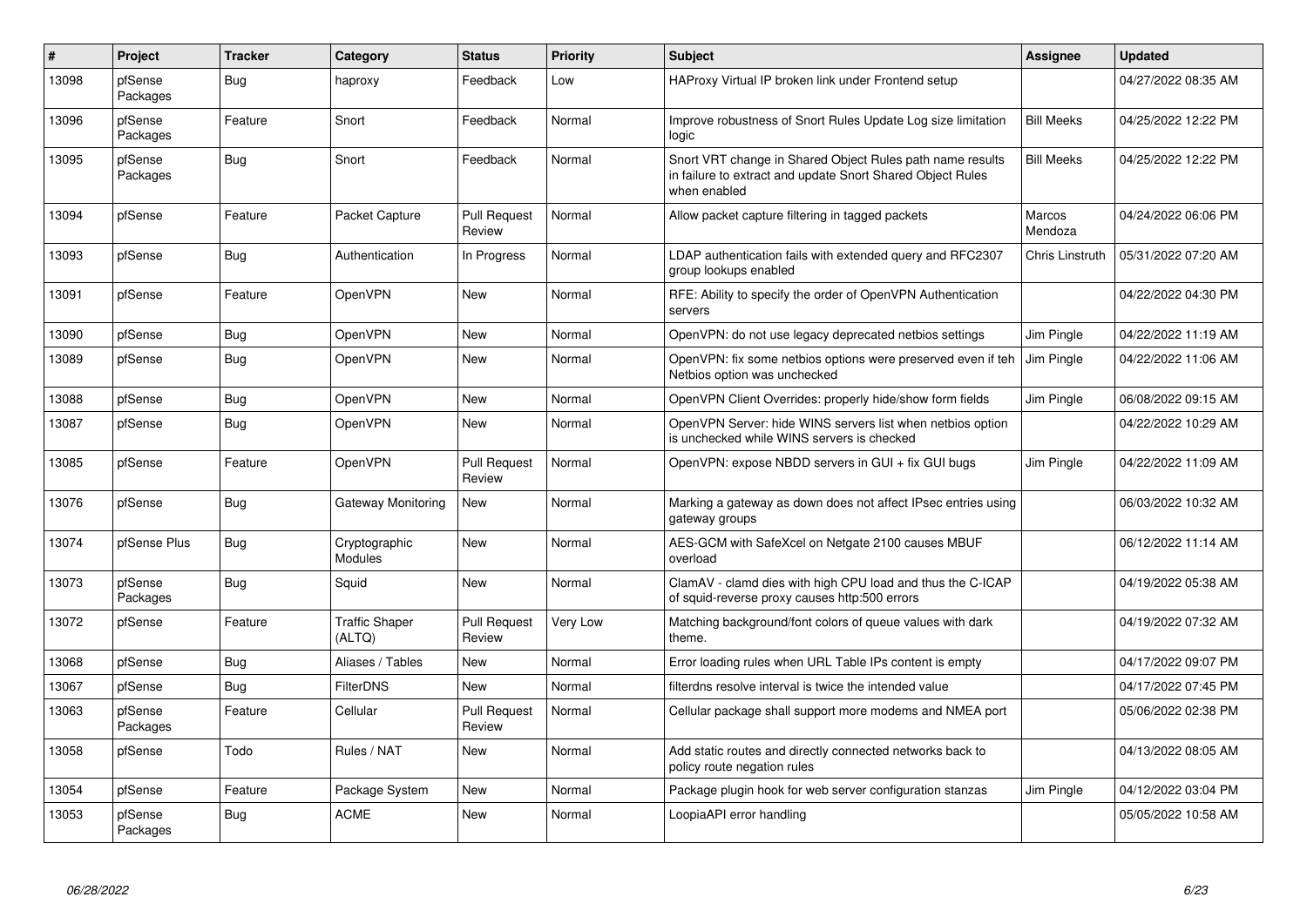| #     | Project             | <b>Tracker</b>     | Category                        | <b>Status</b>                 | <b>Priority</b> | <b>Subject</b>                                                                                                     | Assignee            | <b>Updated</b>      |
|-------|---------------------|--------------------|---------------------------------|-------------------------------|-----------------|--------------------------------------------------------------------------------------------------------------------|---------------------|---------------------|
| 13051 | pfSense             | Bug                | <b>Traffic Shaper</b><br>(ALTQ) | New                           | Normal          | Firewall traffic shaper by interface selection unknow                                                              |                     | 04/12/2022 07:03 AM |
| 13046 | pfSense             | Bug                | Rules / NAT                     | <b>New</b>                    | Normal          | Floating rule applied to IPv6 interface with a SLAAC DHCPv6<br>gateway reports error on boot                       |                     | 04/11/2022 09:50 AM |
| 13045 | pfSense<br>Packages | Bug                | WireGuard                       | New                           | Normal          | Firewall floating rules ignore WireGuard traffic                                                                   |                     | 04/11/2022 09:40 AM |
| 13044 | pfSense<br>Packages | Feature            | Mail report                     | New                           | Normal          | Customized reporting                                                                                               |                     | 04/11/2022 09:22 AM |
| 13043 | pfSense<br>Packages | <b>Bug</b>         | WireGuard                       | <b>New</b>                    | Normal          | OSPF over Wireguard interface doesn't populate neighbors<br>after reboot                                           |                     | 04/11/2022 09:22 AM |
| 13039 | pfSense<br>Packages | Feature            | AWS VPC                         | <b>New</b>                    | Normal          | Handle transit gateway VPNs in the AWS VPN wizard                                                                  |                     | 04/11/2022 07:31 AM |
| 13034 | pfSense<br>Packages | Bug                | Zabbix                          | Feedback                      | Normal          | Zabbix6 Agent and Proxy fail to set the PSK from the web GUI<br>in its conf files                                  | <b>Viktor Gurov</b> | 04/06/2022 11:59 AM |
| 13022 | pfSense<br>Packages | Bug                | haproxy                         | Feedback                      | Normal          | HAProxy - Sub Frontends ignore Client verification CA<br>certificates                                              |                     | 04/06/2022 12:55 PM |
| 13020 | pfSense Docs        | Todo               | <b>Firewall Rules</b>           | New                           | Normal          | easyrule command documentation should document<br>permissible wildcards                                            | Jim Pingle          | 04/04/2022 08:01 AM |
| 13018 | pfSense<br>Packages | <b>Bug</b>         | pfBlockerNG                     | <b>New</b>                    | Normal          | TLD and DNSBL Safesearch DOH conflict disables TLD block<br>when conflicting DOH FQDN is deselected or whitelisted |                     | 04/01/2022 05:59 PM |
| 13017 | pfSense             | Feature            | Packet Capture                  | New                           | Normal          | Packet capture: add preview results while capture is running                                                       |                     | 04/09/2022 11:08 AM |
| 13016 | pfSense Docs        | <b>New Content</b> | Virtualization                  | <b>New</b>                    | Normal          | Workaround for bandwith issues since 2.6 when installed in<br>Hyper-V                                              |                     | 04/01/2022 01:06 PM |
| 13014 | pfSense             | Bug                | <b>IPsec</b>                    | <b>New</b>                    | Normal          | Charon.vici can get in a bad state                                                                                 | Mateusz Guzik       | 05/24/2022 05:05 PM |
| 13009 | pfSense             | Feature            | OpenVPN                         | New                           | Normal          | Add option for multiple remote addresses to OpenVPN Client                                                         |                     | 03/31/2022 12:42 PM |
| 13003 | pfSense             | <b>Bug</b>         | Hardware / Drivers              | <b>New</b>                    | Normal          | Malicious Driver Detection event on ixl driver                                                                     |                     | 06/25/2022 05:00 PM |
| 13002 | pfSense<br>Packages | Regression         | <b>BIND</b>                     | Feedback                      | Normal          | BIND 9.16 13 could not find existing DNSSEC keys at<br>/cf/named/etc/namedb/keys due to directory change           | <b>Viktor Gurov</b> | 03/31/2022 12:14 PM |
| 13000 | pfSense             | <b>Bug</b>         | <b>IPsec</b>                    | New                           | Low             | IPsec AES-GCM encryption algorithm "Key Length" field<br>should be labeled "ICV Length"                            |                     | 03/30/2022 07:40 AM |
| 12982 | pfSense<br>Packages | Bug                | FreeRADIUS                      | New                           | Normal          | FreeRadius RadReply table entries missing from pf                                                                  |                     | 06/19/2022 05:38 PM |
| 12980 | pfSense Docs        | Todo               | OpenVPN                         | Feedback                      | Normal          | Add warnings against OpenVPN Shared Key mode                                                                       | Jim Pingle          | 03/24/2022 02:11 PM |
| 12979 | pfSense<br>Packages | <b>Bug</b>         | Snort                           | <b>Pull Request</b><br>Review | High            | Snort Rules Update Process Using Deprecated FreeBSD<br><b>Subdirectory Name</b>                                    | <b>Bill Meeks</b>   | 03/24/2022 09:02 AM |
| 12978 | pfSense Docs        | Correction         | Monitoring                      | New                           | Normal          | Correction to iftop section of Monitoring Bandwidth Usage                                                          | Jim Pingle          | 03/23/2022 11:18 AM |
| 12974 | pfSense Plus        | Bug                | Installer                       | <b>New</b>                    | Normal          | Typing anything into 1100/2100 recovery installer causes<br>process to stop                                        |                     | 06/05/2022 04:10 PM |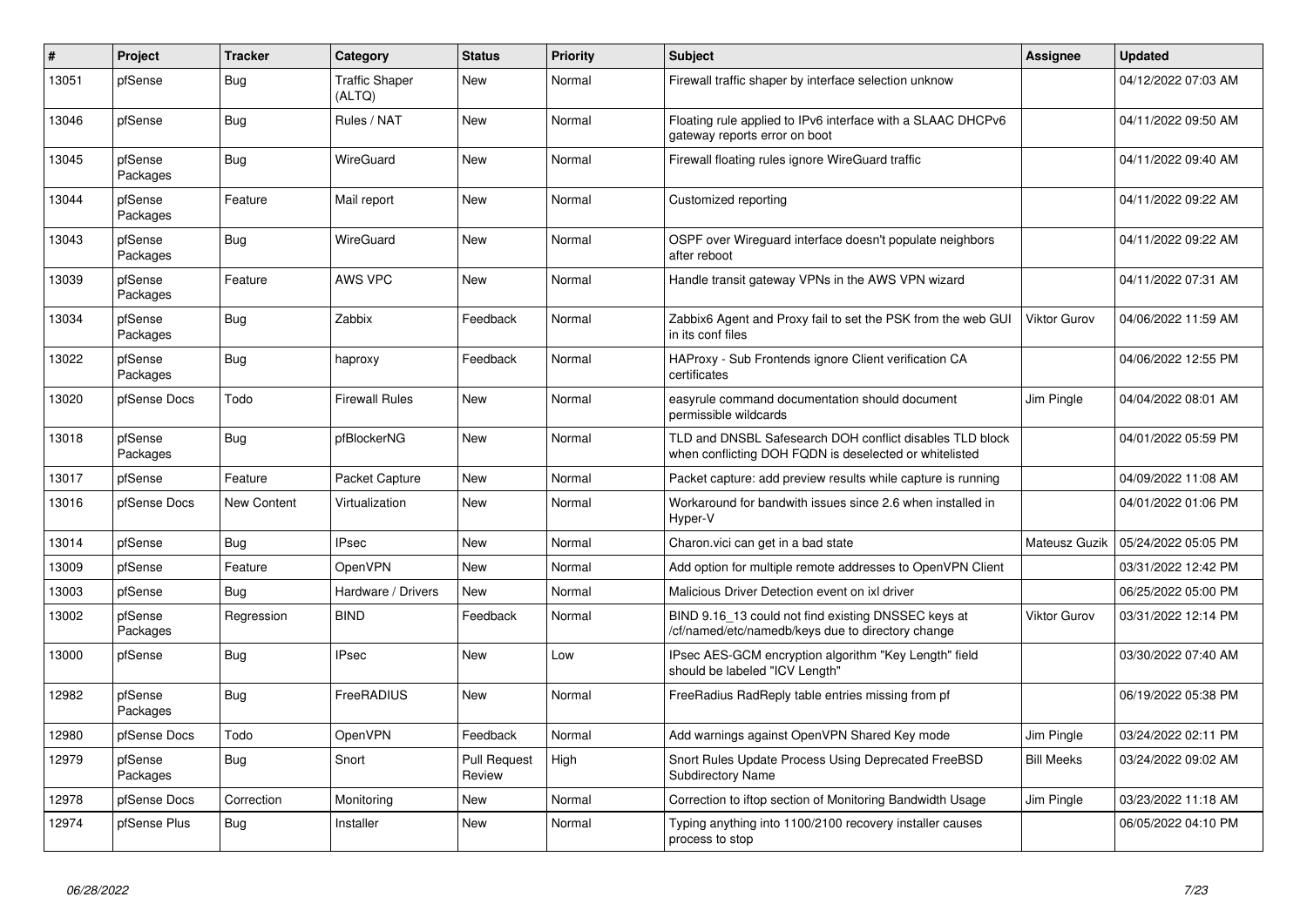| $\pmb{\#}$ | Project             | <b>Tracker</b> | Category                                        | <b>Status</b>                 | <b>Priority</b> | Subject                                                                                               | <b>Assignee</b>       | <b>Updated</b>      |
|------------|---------------------|----------------|-------------------------------------------------|-------------------------------|-----------------|-------------------------------------------------------------------------------------------------------|-----------------------|---------------------|
| 12965      | pfSense<br>Packages | Bug            | <b>FRR</b>                                      | <b>Pull Request</b><br>Review | Normal          | FRR BFD peer configuration is handled incorrectly in some<br>cases                                    | Viktor Gurov          | 03/22/2022 08:04 AM |
| 12963      | pfSense<br>Packages | Feature        | Nmap                                            | Feedback                      | Normal          | Run nmap scans in the background                                                                      | Jim Pingle            | 06/06/2022 06:55 PM |
| 12960      | pfSense             | <b>Bug</b>     | Installer                                       | New                           | Normal          | VGA installer image defaults to serial console, serial console is<br>default in GUI settings          |                       | 05/10/2022 03:19 PM |
| 12959      | pfSense             | Bug            | DHCP (IPv4)                                     | Feedback                      | Normal          | dhcplease process wrongly update host file if client-hostname<br>is empty                             |                       | 03/28/2022 10:26 AM |
| 12956      | pfSense<br>Packages | Bug            | Suricata                                        | Confirmed                     | Normal          | suricata fails to use pcre in SID management (e.g.<br>dropsid.conf)                                   |                       | 04/05/2022 12:52 PM |
| 12951      | pfSense<br>Packages | <b>Bug</b>     | <b>FRR</b>                                      | Feedback                      | Normal          | FRR cannot remove IPv6 routes                                                                         |                       | 03/22/2022 09:24 PM |
| 12950      | pfSense             | <b>Bug</b>     | Routing                                         | New                           | Normal          | OpenVPN as default gateway does not get set at boot time                                              |                       | 04/09/2022 05:46 PM |
| 12947      | pfSense             | Bug            | DHCP (IPv6)                                     | <b>Pull Request</b><br>Review | Normal          | DHCP6 client does not take any action if the interface IPv6<br>address changes during renewal         |                       | 06/27/2022 07:31 AM |
| 12942      | pfSense             | Bug            | Gateways                                        | New                           | Normal          | Code to kill states for old gateway when reconnecting an<br>interface is incorrect                    | Jim Pingle            | 03/22/2022 01:25 PM |
| 12938      | pfSense             | <b>Bug</b>     | <b>IPv6 Router</b><br>Advertisements<br>(RADVD) | New                           | Normal          | MaxRtrAdvInterval would allow stale DNS servers to be<br>deleted faster                               |                       | 03/12/2022 09:37 AM |
| 12932      | pfSense<br>Packages | Feature        | pfBlockerNG                                     | New                           | High            | pfblockerng per user whitelist                                                                        |                       | 03/11/2022 11:08 AM |
| 12927      | pfSense             | Bug            | OpenVPN                                         | New                           | Normal          | OpenVPN with OCSP enabled allows connections with<br>revoked certificates                             |                       | 03/24/2022 08:22 AM |
| 12926      | pfSense             | Bug            | Interfaces                                      | Feedback                      | Normal          | Changing LAGG type on CARP interfaces makes VIPs go to<br>an "init" State                             |                       | 03/10/2022 10:52 AM |
| 12924      | pfSense<br>Packages | Bug            | WireGuard                                       | New                           | Normal          | DNS Resolver WireGuard ACL Inconsistency                                                              | Christian<br>McDonald | 04/10/2022 10:36 AM |
| 12922      | pfSense             | Bug            | DHCP (IPv4)                                     | New                           | Normal          | Classless static routes received on DHCP WAN can override<br>chosen default gateway                   |                       | 03/28/2022 10:08 AM |
| 12920      | pfSense             | Bug            | <b>Gateway Monitoring</b>                       | <b>Pull Request</b><br>Review | Normal          | Gateway behavior differs when the gateway does not exist in<br>config.xml                             | Viktor Gurov          | 06/12/2022 01:27 PM |
| 12918      | pfSense<br>Packages | Feature        | pfBlockerNG                                     | New                           | Normal          | pfBlockerNG-devel changes from xmlrpc sync do not take<br>effect immediately                          |                       | 03/07/2022 02:29 PM |
| 12916      | pfSense<br>Packages | <b>Bug</b>     | pfBlockerNG                                     | New                           | Normal          | pfBlockerNG-devel cron job does not trigger xmlrpc sync                                               | <b>Viktor Gurov</b>   | 04/11/2022 12:55 PM |
| 12909      | pfSense<br>Packages | Feature        | Suricata                                        | New                           | Normal          | Convert Suricata GeoIP Lookup feature on ALERTS tab to use<br>local GeoIP2 database                   | Viktor Gurov          | 03/07/2022 08:28 AM |
| 12907      | pfSense<br>Packages | <b>Bug</b>     | <b>PIMD</b>                                     | Feedback                      | Normal          | PIMD: Nonexistent interfaces should be hidden/disabled in<br>pimd.conf before bringing up the service |                       | 03/07/2022 03:51 PM |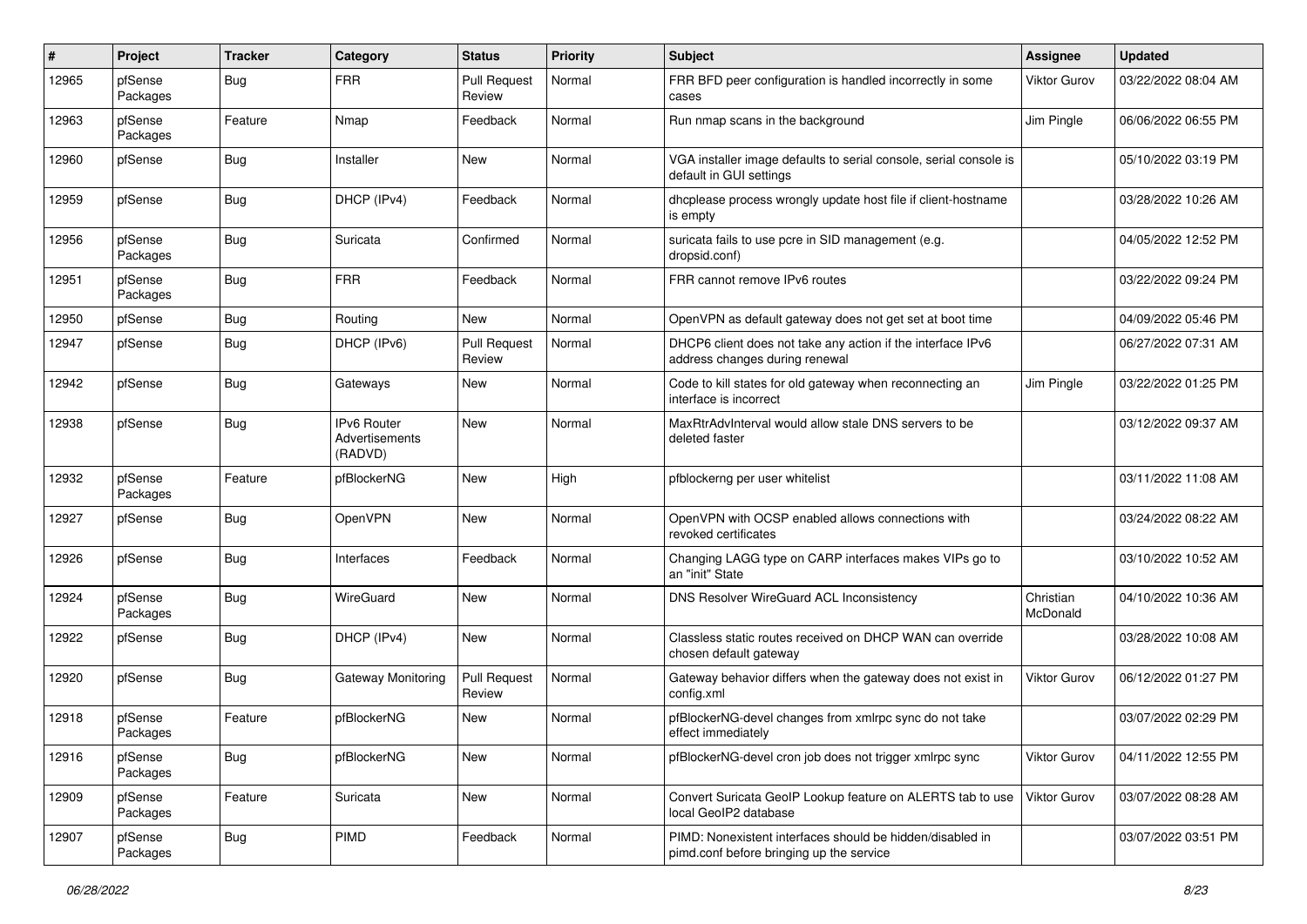| ∦     | Project             | <b>Tracker</b> | Category                        | <b>Status</b> | <b>Priority</b> | <b>Subject</b>                                                                                 | Assignee            | <b>Updated</b>      |
|-------|---------------------|----------------|---------------------------------|---------------|-----------------|------------------------------------------------------------------------------------------------|---------------------|---------------------|
| 12905 | pfSense             | Bug            | Web Interface                   | New           | Normal          | Add VLAN Re-assignment to Import Interface Mismatch<br>Wizard                                  |                     | 03/07/2022 08:05 AM |
| 12903 | pfSense             | Feature        | Notifications                   | New           | Normal          | alternative authentication methods for email notifications?                                    |                     | 03/07/2022 07:52 AM |
| 12899 | pfSense<br>Packages | Bug            | Suricata                        | New           | Normal          | Suricata doesn't honor Pass List                                                               |                     | 03/04/2022 01:22 PM |
| 12894 | pfSense Plus        | Bug            | Certificates                    | New           | Low             | duplicating freshly created certificates through refreshing                                    |                     | 03/03/2022 02:35 PM |
| 12889 | pfSense<br>Packages | Feature        | <b>FRR</b>                      | <b>New</b>    | Normal          | FRR GUI add set ipv6 next-hop global                                                           |                     | 03/02/2022 06:10 AM |
| 12888 | pfSense             | Bug            | Rules / NAT                     | New           | Normal          | pfSense sends un-NATed packets during OpenVPN startup                                          |                     | 03/01/2022 03:13 PM |
| 12883 | pfSense Docs        | Todo           | <b>DNS</b>                      | <b>New</b>    | Normal          | Feedback on Services - DNS Resolver - Host Overrides                                           |                     | 02/28/2022 07:54 PM |
| 12882 | pfSense<br>Packages | Feature        | pfBlockerNG                     | Feedback      | Normal          | Add the option to specify CURLOPT_INTERFACE in<br>pfBlockerNG IPv4/IPv6 lists                  |                     | 03/24/2022 11:16 AM |
| 12878 | pfSense             | Bug            | <b>Traffic Shaper</b><br>(ALTQ) | Incomplete    | Normal          | Traffic shaping by interface, route queue bandwidth inbound,<br>out by a large factor.         |                     | 06/06/2022 07:03 AM |
| 12877 | pfSense             | Bug            | Dynamic DNS                     | Feedback      | Normal          | Cloudflare DynDNS fails to update more than two addresses                                      |                     | 05/29/2022 06:56 PM |
| 12875 | pfSense             | Bug            | Package System                  | New           | Normal          | Import zabbix-agent6 and zabbix-proxy6 from FreeBSD Ports                                      |                     | 05/28/2022 06:50 PM |
| 12874 | pfSense             | Feature        | OpenVPN                         | New           | Normal          | OpenVPN RADIUS Framed-Pool                                                                     |                     | 02/25/2022 02:24 PM |
| 12869 | pfSense<br>Packages | Bug            | <b>BIND</b>                     | Feedback      | Normal          | Bind DNS Package AAAA filtering Broken on new ZFS Installs                                     | <b>Viktor Gurov</b> | 03/09/2022 12:38 PM |
| 12865 | pfSense<br>Packages | Todo           | <b>RRD Summary</b>              | Feedback      | Normal          | RRD Summary improvements                                                                       | <b>Viktor Gurov</b> | 03/04/2022 12:20 PM |
| 12863 | pfSense             | Feature        | Authentication                  | New           | Very Low        | dynamically tune sha512crypt rounds                                                            | Jim Pingle          | 03/19/2022 12:53 PM |
| 12861 | pfSense Docs        | Correction     | Hardware                        | New           | Normal          | pfSense hardware tuning guide references obsolete interface<br>loader variable & buffer limits |                     | 02/23/2022 05:31 PM |
| 12860 | pfSense<br>Packages | Feature        | New Package<br>Request          | New           | Normal          | add mmc-utils package to all images                                                            |                     | 02/24/2022 07:18 AM |
| 12859 | pfSense<br>Packages | Feature        | Zabbix                          | <b>New</b>    | Normal          | Add Zabbix 6.0 LTS (agent and proxy) packages                                                  |                     | 02/23/2022 07:11 AM |
| 12857 | pfSense             | <b>Bug</b>     | Gateways                        | <b>New</b>    | Normal          | Firewall gateway goes away when making changes to Bridge0<br>device                            |                     | 02/27/2022 11:20 AM |
| 12853 | pfSense             | Bug            | <b>NAT Reflection</b>           | Feedback      | High            | Network Address Translation - Pure NAT pfsense freeze after<br>reboot                          |                     | 02/22/2022 08:40 AM |
| 12850 | pfSense             | Bug            | Routing                         | New           | Low             | Console error during boot: "route: route has not been found"                                   |                     | 02/22/2022 08:27 AM |
| 12849 | pfSense             | <b>Bug</b>     | <b>Operating System</b>         | New           | Normal          | pfsync kernel crash on reboot                                                                  | Mateusz Guzik       | 02/22/2022 02:02 PM |
| 12848 | pfSense             | Feature        | Dynamic DNS                     | New           | Normal          | Evaluation of the DynDNS "Result Match" string                                                 |                     | 02/22/2022 02:01 AM |
| 12845 | pfSense<br>Packages | Bug            | softflowd                       | New           | Normal          | softflowd wrong vlan tag                                                                       |                     | 02/21/2022 10:40 AM |
| 12832 | pfSense Plus        | Feature        | Hardware / Drivers              | New           | Very Low        | 6100 configurable Blinking Blue LED                                                            |                     | 02/22/2022 07:30 AM |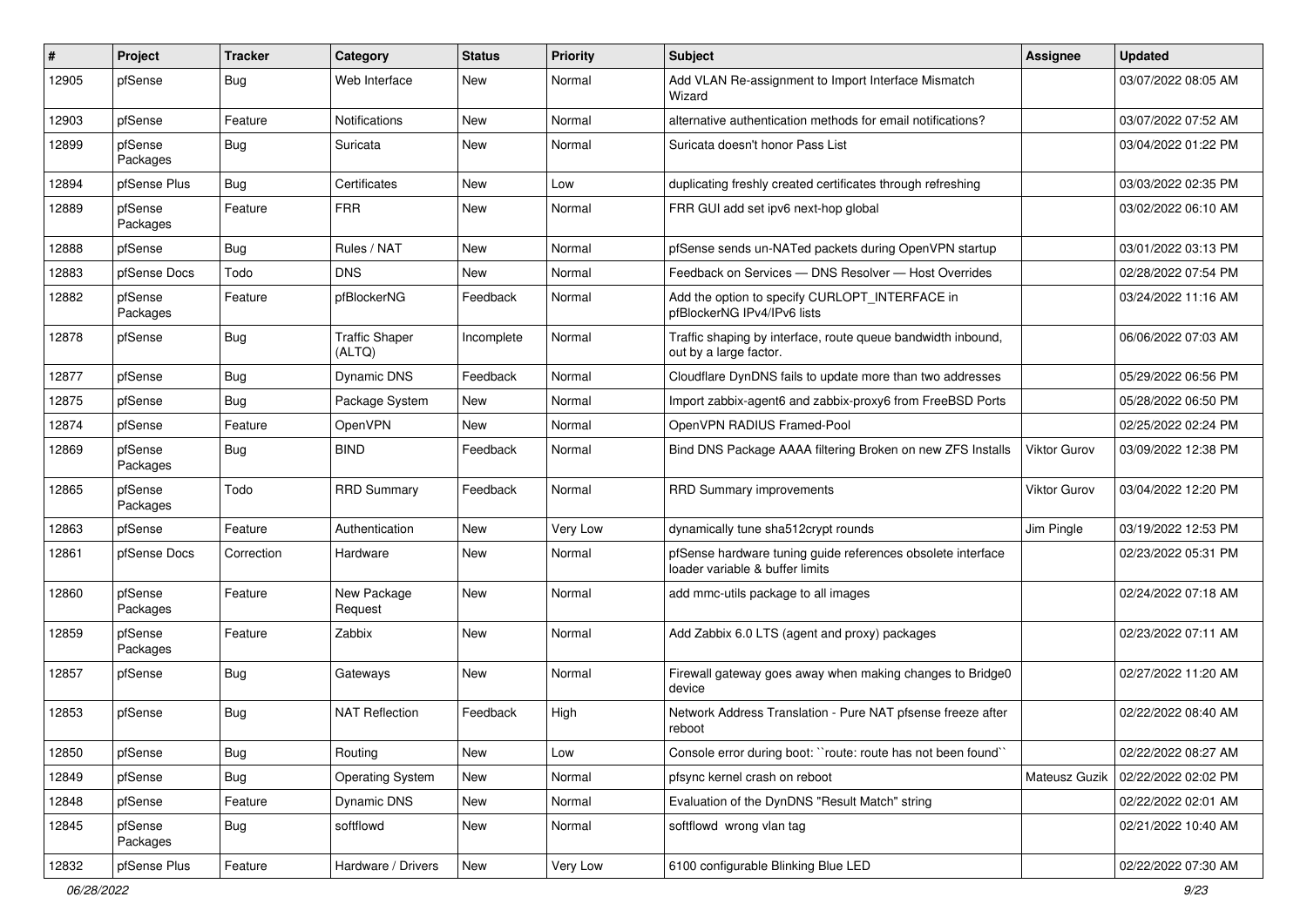| $\vert$ # | Project             | <b>Tracker</b>     | Category                            | <b>Status</b>                 | <b>Priority</b> | <b>Subject</b>                                                                                                                         | <b>Assignee</b>     | <b>Updated</b>      |
|-----------|---------------------|--------------------|-------------------------------------|-------------------------------|-----------------|----------------------------------------------------------------------------------------------------------------------------------------|---------------------|---------------------|
| 12829     | pfSense             | <b>Bug</b>         | <b>Traffic Shaper</b><br>(Limiters) | Feedback                      | Normal          | Dummynet kernel module fails to load after upgrade.                                                                                    |                     | 03/17/2022 09:26 AM |
| 12828     | pfSense             | <b>Bug</b>         | Wireless                            | New                           | Normal          | pfSense keeps crashing (Fatal trap 12: page fault while in<br>kernel mode)                                                             |                     | 02/21/2022 07:55 AM |
| 12823     | pfSense             | <b>Bug</b>         | DHCP (IPv6)                         | New                           | Normal          | Multiple DHCP6 WAN connections PPPoE interface 'defached'<br>status                                                                    |                     | 02/18/2022 05:39 AM |
| 12822     | pfSense<br>Packages | <b>Bug</b>         | pfBlockerNG                         | New                           | Normal          | IPv4 Source ASN format not working                                                                                                     |                     | 02/18/2022 10:47 AM |
| 12821     | pfSense             | Regression         | Hardware / Drivers                  | Confirmed                     | Normal          | Intel e1000 driver (em & igb) cannot pass VLAN0 tagged<br>packets                                                                      |                     | 06/05/2022 08:23 AM |
| 12813     | pfSense             | Feature            | Installer                           | <b>New</b>                    | Low             | Recover extra data in the installer                                                                                                    |                     | 02/17/2022 07:52 AM |
| 12812     | pfSense<br>Packages | Feature            | arpwatch                            | New                           | Normal          | Would it be helpful if the FreeBSD net-mgmt/arpwatch port had<br>an option to use mail/dma for mail delivery?                          |                     | 02/16/2022 06:09 PM |
| 12811     | pfSense             | <b>Bug</b>         | <b>Gateway Monitoring</b>           | <b>New</b>                    | Normal          | Services are not restarted when PPP interfaces connect                                                                                 | Jim Pingle          | 05/31/2022 05:34 PM |
| 12806     | pfSense<br>Packages | Todo               | node exporter                       | New                           | Normal          | Update node exporter to 1.3.1                                                                                                          |                     | 02/15/2022 05:26 PM |
| 12805     | pfSense Docs        | <b>New Content</b> | General                             | <b>New</b>                    | Very Low        | Add documentation about what triggers a notfication                                                                                    |                     | 02/15/2022 05:10 PM |
| 12804     | pfSense Docs        | New Content        | General                             | New                           | Very Low        | <b>Create Slack documentation</b>                                                                                                      |                     | 02/15/2022 04:59 PM |
| 12797     | pfSense             | Bug                | UPnP/NAT-PMP                        | <b>New</b>                    | Normal          | UPnP+STUN forms invalid outbound NAT rules using the<br>external address discovered from STUN                                          |                     | 02/15/2022 01:01 PM |
| 12796     | pfSense             | Bug                | Upgrade                             | Confirmed                     | Normal          | 2.5.2 -> 2.6.0 upgrade segfaults if certain packages are<br>installed.                                                                 |                     | 05/24/2022 07:43 AM |
| 12791     | pfSense Docs        | <b>New Content</b> | Diagnostics                         | <b>New</b>                    | Normal          | Diagnostic Information for Support (pfSense)                                                                                           |                     | 02/13/2022 08:49 PM |
| 12789     | pfSense<br>Packages | Feature            | <b>ACME</b>                         | New                           | Very Low        | Show expiration date of certificates in the ACME package list                                                                          |                     | 02/14/2022 09:20 AM |
| 12787     | pfSense Docs        | Todo               | <b>IPsec</b>                        | <b>New</b>                    | Normal          | Feedback on pfSense Configuration Recipes - Routing<br>Internet Traffic Through a Site-to-Site IPsec Tunnel                            |                     | 02/11/2022 11:28 PM |
| 12782     | pfSense             | Todo               | Build / Release                     | New                           | Normal          | Disable compatibility flag                                                                                                             | <b>Brad Davis</b>   | 05/17/2022 02:33 PM |
| 12774     | pfSense             | Bug                | Backup / Restore                    | New                           | Normal          | Picture widget image is not saved in backup                                                                                            |                     | 04/04/2022 04:48 AM |
| 12770     | pfSense Docs        | Todo               | <b>Firewall Rules</b>               | <b>Pull Request</b><br>Review | Normal          | Feedback on Firewall - Configuring firewall rules                                                                                      |                     | 06/27/2022 07:42 AM |
| 12768     | pfSense             | Feature            | Upgrade                             | <b>New</b>                    | Normal          | pfSense-repo: Make sure default config file exists                                                                                     |                     | 05/17/2022 02:32 PM |
| 12767     | pfSense<br>Packages | Bug                | Avahi                               | <b>New</b>                    | Normal          | Package radavahi-daemon does does not exist in current<br>pfSense version and it has been removed``` message on<br>pfSense 2.7 restore |                     | 02/07/2022 11:28 AM |
| 12764     | pfSense             | <b>Bug</b>         | Gateways                            | New                           | Normal          | VTI gateway status is pending after assigning the VTI interface                                                                        |                     | 02/07/2022 05:41 AM |
| 12762     | pfSense             | <b>Bug</b>         | <b>IPsec</b>                        | New                           | Normal          | IPsec keep alive check ignores Child SA Start Action                                                                                   | <b>Viktor Gurov</b> | 02/07/2022 11:21 AM |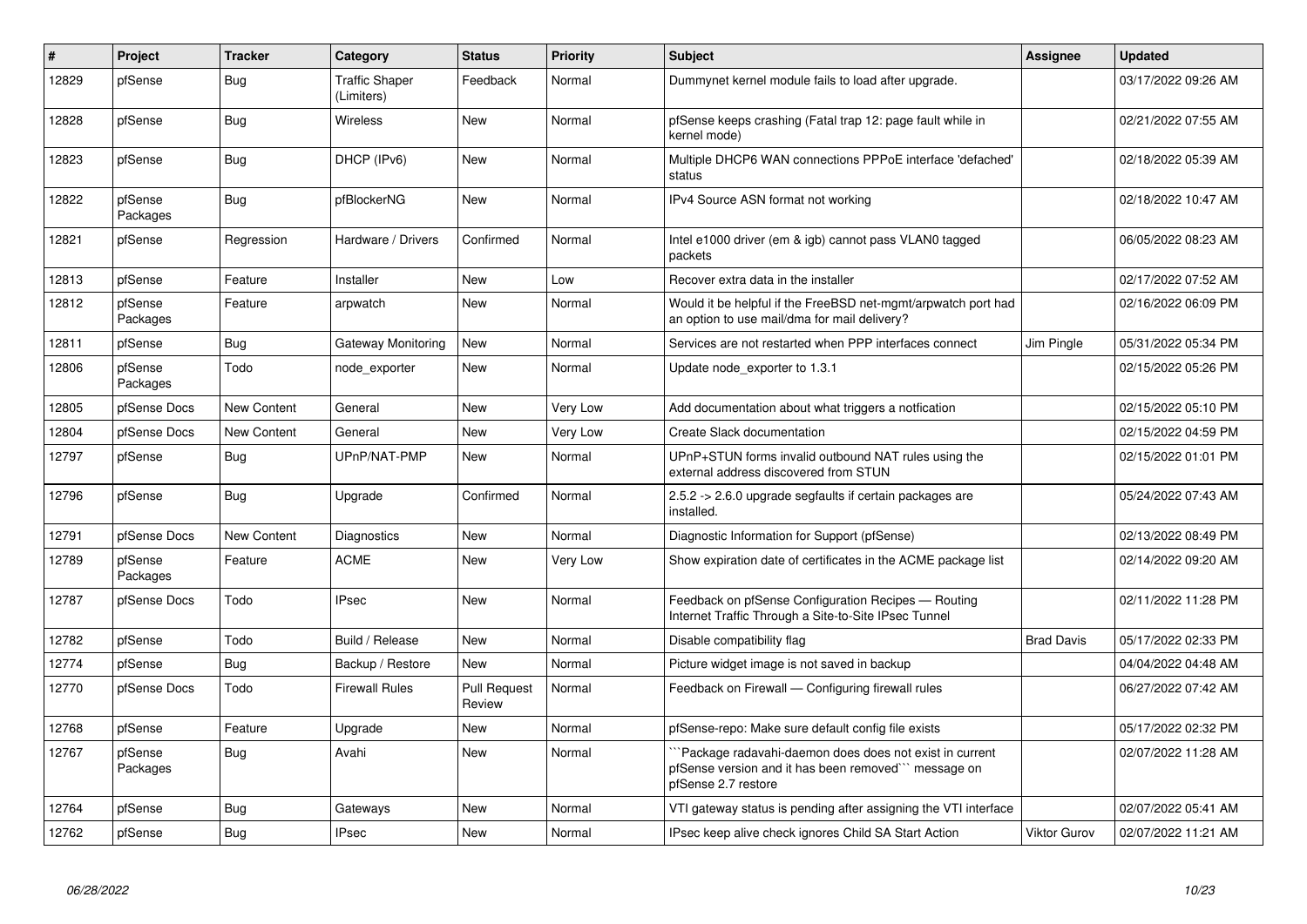| #     | Project             | <b>Tracker</b> | Category              | <b>Status</b>                 | <b>Priority</b> | <b>Subject</b>                                                                                                                                                          | <b>Assignee</b>       | <b>Updated</b>      |
|-------|---------------------|----------------|-----------------------|-------------------------------|-----------------|-------------------------------------------------------------------------------------------------------------------------------------------------------------------------|-----------------------|---------------------|
| 12760 | pfSense<br>Packages | <b>Bug</b>     | WireGuard             | New                           | Normal          | Link-local addresses disallowed on Wireguard interfaces                                                                                                                 | Christian<br>McDonald | 02/07/2022 03:50 AM |
| 12759 | pfSense Plus        | Bug            | Package System        | New                           | Very Low        | Proprietary packages link to non-existant or non-public github<br>pages                                                                                                 |                       | 02/09/2022 10:43 AM |
| 12757 | pfSense             | <b>Bug</b>     | Diagnostics           | <b>Pull Request</b><br>Review | Very Low        | Clean up /etc/inc/filter.inc use of pfctl -F                                                                                                                            |                       | 05/17/2022 02:18 PM |
| 12756 | pfSense Docs        | Todo           | WireGuard             | New                           | Normal          | Feedback on pfSense Configuration Recipes - WireGuard<br>Remote Access VPN Configuration Example                                                                        | Christian<br>McDonald | 05/31/2022 11:42 AM |
| 12751 | pfSense<br>Packages | Bug            | <b>FRR</b>            | New                           | Normal          | Improve FRR route restoration after gateway events                                                                                                                      |                       | 02/06/2022 11:07 PM |
| 12748 | pfSense<br>Packages | Feature        | Suricata              | <b>New</b>                    | Normal          | Suricata blocked page timestamp breakout to it's own sortable<br>column                                                                                                 |                       | 02/01/2022 12:06 PM |
| 12747 | pfSense             | <b>Bug</b>     | Logging               | <b>New</b>                    | Normal          | System log is filled by sshguard                                                                                                                                        |                       | 05/03/2022 03:08 AM |
| 12746 | pfSense             | Feature        | Interfaces            | New                           | High            | <b>IPoE</b> feature for WAN interface                                                                                                                                   |                       | 02/01/2022 01:42 AM |
| 12742 | pfSense<br>Packages | Bug            | FreeRADIUS            | Feedback                      | Normal          | freeRADIUS virtual-server-default: modules dailycounter,<br>monthlycounter, noresetcounter, expire_on_login in authorize<br>section prevent virtual server from loading |                       | 03/01/2022 12:45 PM |
| 12740 | pfSense             | <b>Bug</b>     | FreeBSD               | Incomplete                    | Normal          | panic: esp_input_cb: Unexpected address family                                                                                                                          |                       | 01/27/2022 01:19 PM |
| 12737 | pfSense             | Bug            | Certificates          | <b>New</b>                    | Normal          | CApath is not defined by default in curl                                                                                                                                |                       | 05/17/2022 02:30 PM |
| 12736 | pfSense<br>Packages | Feature        | pfBlockerNG           | New                           | Low             | Allow custom cron intervals                                                                                                                                             |                       | 01/30/2022 08:55 PM |
| 12734 | pfSense             | Bug            | Web Interface         | Incomplete                    | Low             | Long hostname breaks DHCP leases layout                                                                                                                                 |                       | 01/31/2022 01:03 PM |
| 12732 | pfSense<br>Packages | Bug            | squidguard            | New                           | High            | Squid https filtering squidguard acl target list - erratic behaviour                                                                                                    |                       | 01/26/2022 09:11 AM |
| 12730 | pfSense             | Bug            | <b>Captive Portal</b> | New                           | Normal          | RADIUS accounting does not work if WAN is down                                                                                                                          |                       | 01/26/2022 05:13 AM |
| 12726 | pfSense             | <b>Bug</b>     | Authentication        | New                           | Normal          | LDAP select container button auto populate                                                                                                                              |                       | 01/25/2022 01:48 PM |
| 12720 | pfSense             | <b>Bug</b>     | Rules / NAT           | <b>Pull Request</b><br>Review | Normal          | Hide the "tag" field on non-floating tabs                                                                                                                               | <b>Viktor Gurov</b>   | 01/24/2022 03:11 PM |
| 12717 | pfSense<br>Packages | Todo           | Squid                 | New                           | Normal          | Squid 5.x Branch                                                                                                                                                        |                       | 01/25/2022 06:24 PM |
| 12715 | pfSense             | Bug            | Authentication        | <b>New</b>                    | Normal          | Long system startup time when LDAP is configured and<br>unavailable during startup.                                                                                     | Christian<br>McDonald | 01/24/2022 05:50 AM |
| 12711 | pfSense<br>Packages | Feature        | Telegraf              | New                           | Normal          | Add InfluxDB V2 support                                                                                                                                                 |                       | 01/21/2022 02:54 AM |
| 12708 | pfSense             | Bug            | Aliases / Tables      | New                           | Normal          | alias with non resolving DNS entry breaks underlying pf table                                                                                                           |                       | 02/20/2022 06:13 PM |
| 12706 | pfSense<br>Packages | Bug            | pfBlockerNG           | Feedback                      | Normal          | pfBlockerNG and unbound does not work after switching /var<br>to RAM disk                                                                                               | <b>Viktor Gurov</b>   | 03/24/2022 10:47 AM |
| 12705 | pfSense             | Bug            | <b>IPsec</b>          | Incomplete                    | Normal          | ECDSA certificate does not work for IPSec VPN phase 1                                                                                                                   |                       | 01/24/2022 03:22 PM |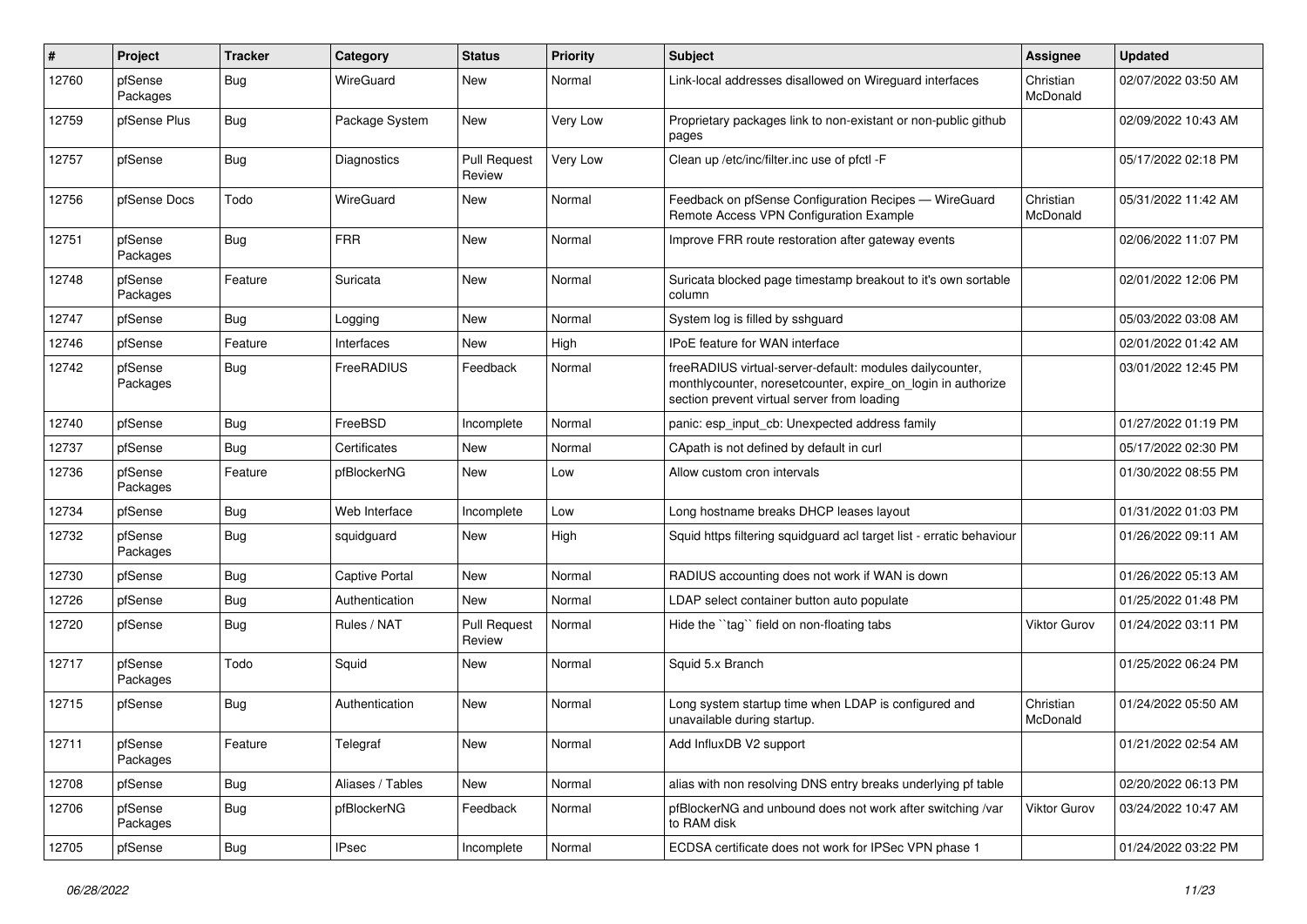| #     | Project             | <b>Tracker</b> | Category               | <b>Status</b>                 | <b>Priority</b> | Subject                                                                                                   | <b>Assignee</b>       | <b>Updated</b>      |
|-------|---------------------|----------------|------------------------|-------------------------------|-----------------|-----------------------------------------------------------------------------------------------------------|-----------------------|---------------------|
| 12683 | pfSense<br>Packages | <b>Bug</b>     | Snort                  | Feedback                      | Normal          | snort get vpns list() does not include OpenVPN CSO                                                        | Viktor Gurov          | 02/15/2022 10:47 AM |
| 12679 | pfSense             | Feature        | Interfaces             | <b>New</b>                    | Normal          | Remind user to update DHCPv6 range when changing<br>interface IPv6 prefix                                 |                       | 01/12/2022 07:36 AM |
| 12676 | pfSense             | Feature        | Rules / NAT            | <b>New</b>                    | Normal          | Add the Tagged option on the Port Forward rules edit page                                                 |                       | 01/11/2022 05:52 AM |
| 12673 | pfSense             | <b>Bug</b>     | Dashboard              | <b>Pull Request</b><br>Review | Normal          | Firewall Logs Widget fails to update at intervals below 5<br>seconds.                                     | <b>Viktor Gurov</b>   | 05/17/2022 02:20 PM |
| 12670 | pfSense<br>Packages | Bug            | <b>ACME</b>            | New                           | Normal          | ACME package writes credentials to system log                                                             | <b>Viktor Gurov</b>   | 03/07/2022 10:58 AM |
| 12667 | pfSense<br>Packages | <b>Bug</b>     | WireGuard              | New                           | Normal          | Firewall Crashed After Upgrading Wireguard                                                                |                       | 01/07/2022 09:18 AM |
| 12665 | pfSense             | Feature        | Rules / NAT            | New                           | Normal          | Ability to add custom pf rules from the GUI                                                               |                       | 01/07/2022 09:30 AM |
| 12659 | pfSense Docs        | Todo           | Hardware               | New                           | Normal          | Feedback on Hardware - Hardware Tuning and<br>Troubleshooting - Flow Control for ix                       |                       | 01/16/2022 10:22 AM |
| 12658 | pfSense<br>Packages | Feature        | darkstat               | New                           | Normal          | Adding prometheus metrics to darkstat                                                                     |                       | 05/27/2022 09:44 PM |
| 12656 | pfSense<br>Packages | Feature        | New Package<br>Request | New                           | Normal          | <b>NextDNS</b>                                                                                            |                       | 01/31/2022 01:50 AM |
| 12655 | pfSense<br>Packages | Bug            | Telegraf               | New                           | Normal          | telegraf, wireguard plugin failing                                                                        |                       | 12/30/2021 05:51 PM |
| 12653 | pfSense<br>Packages | Regression     | <b>FRR</b>             | Feedback                      | Normal          | RIP related startup error                                                                                 | <b>Viktor Gurov</b>   | 12/30/2021 08:37 AM |
| 12648 | pfSense             | <b>Bug</b>     | <b>Captive Portal</b>  | New                           | Normal          | Undocumented variables 'listenporthttp' and 'listenporthttps'                                             |                       | 12/28/2021 10:44 AM |
| 12645 | pfSense             | <b>Bug</b>     | <b>IPsec</b>           | New                           | Normal          | `filterdns`` does not monitor remote IPsec gateways for IPv6<br>address changes                           | <b>Viktor Gurov</b>   | 06/27/2022 07:20 AM |
| 12643 | pfSense<br>Packages | Regression     | Suricata               | Feedback                      | Normal          | Rule categories are cleared after clicking the save button on<br>the Global Settings page                 |                       | 12/30/2021 03:44 AM |
| 12632 | pfSense             | Bug            | Gateways               | New                           | High            | Assigning a /30 WAN IP address at the console does not save<br>the gateway correctly                      |                       | 05/17/2022 02:28 PM |
| 12625 | pfSense             | Feature        | Logging                | New                           | Normal          | Granular logging options for default firewall rules.                                                      |                       | 12/21/2021 06:39 PM |
| 12623 | pfSense<br>Packages | Bug            | <b>ACME</b>            | New                           | Normal          | acme.sh package   DNS-ISPConfig settings                                                                  | Viktor Gurov          | 03/10/2022 03:42 PM |
| 12612 | pfSense             | Bug            | <b>DNS Resolver</b>    | New                           | Normal          | DNS Resolver is restarted during every "rc.newwanip" event                                                |                       | 06/03/2022 07:13 AM |
| 12608 | pfSense<br>Packages | Bug            | WireGuard              | New                           | High            | WireGuard tunnels monitored by dpinger causing system to<br>stop routing completely in certain situations | Christian<br>McDonald | 12/16/2021 03:14 PM |
| 12607 | pfSense Plus        | Bug            | Hardware / Drivers     | New                           | High            | Instability with Snort Inline with AWS Instances                                                          |                       | 01/10/2022 09:03 PM |
| 12602 | pfSense             | Feature        | Dynamic DNS            | New                           | Normal          | DHCPv6 should allow DDNS Client updates for hosts                                                         |                       | 12/15/2021 11:00 AM |
| 12600 | pfSense             | Feature        | Aliases / Tables       | New                           | Normal          | allow custom mask for a network alias created from a FQDN                                                 |                       | 12/15/2021 10:50 AM |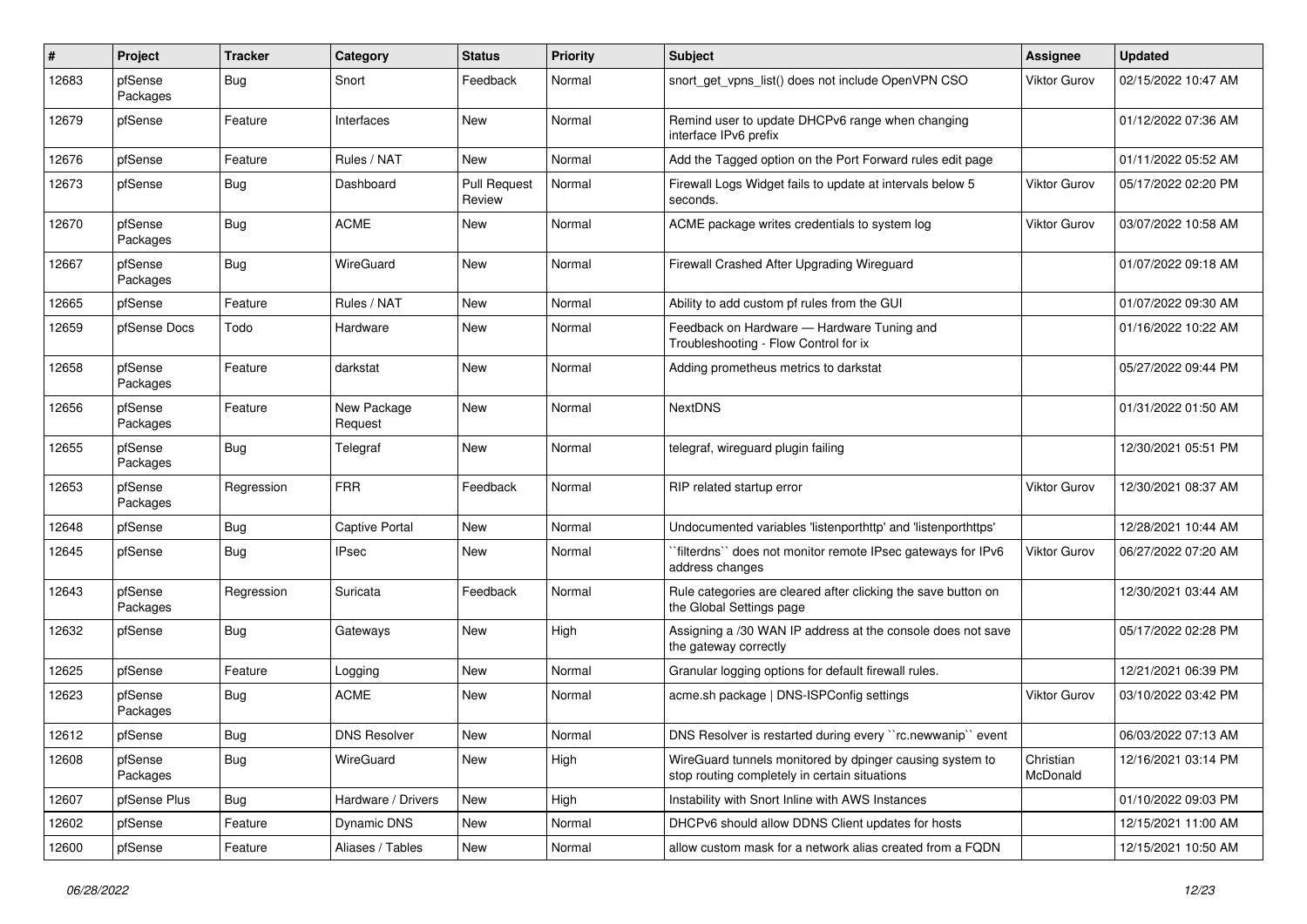| #     | Project             | <b>Tracker</b>     | Category                | <b>Status</b> | <b>Priority</b> | <b>Subject</b>                                                                                                            | Assignee              | <b>Updated</b>      |
|-------|---------------------|--------------------|-------------------------|---------------|-----------------|---------------------------------------------------------------------------------------------------------------------------|-----------------------|---------------------|
| 12597 | pfSense Docs        | <b>New Content</b> | Hardware                | New           | Normal          | How to reset IPMI settings and password for Netgate<br>appliances                                                         |                       | 05/07/2022 12:33 PM |
| 12581 | pfSense             | Regression         | DHCP (IPv6)             | New           | Normal          | CARP IPv6 assigned address does not get advertised to<br>endpoints with RADV                                              |                       | 12/16/2021 02:34 PM |
| 12573 | pfSense<br>Packages | Feature            | New Package<br>Request  | <b>New</b>    | Normal          | Dashboard widget with external connection map                                                                             | aleksei<br>prokofiev  | 12/07/2021 07:38 AM |
| 12570 | pfSense Docs        | Correction         | General                 | New           | Normal          | Active appliance list missing 6100                                                                                        |                       | 12/06/2021 11:41 AM |
| 12565 | pfSense Docs        | <b>New Content</b> | OpenVPN                 | New           | Normal          | Document new "Duplicate Connection Limit" option on<br>OpenVPN server instances                                           | Jim Pingle            | 12/06/2021 08:07 AM |
| 12564 | pfSense             | Feature            | Aliases / Tables        | New           | Low             | add column to show that an Alias is in use by or not                                                                      |                       | 12/04/2021 07:25 PM |
| 12563 | pfSense             | Bug                | OpenVPN                 | New           | Normal          | OpenVPN server doesn't support Framed-IPv6-Address<br>RADIUS attribute                                                    |                       | 12/03/2021 11:19 AM |
| 12553 | pfSense             | Feature            | Backup / Restore        | <b>New</b>    | Normal          | Auto Config Backup: Allow selecting multiple backups for<br>deletion                                                      |                       | 02/22/2022 04:27 AM |
| 12552 | pfSense             | Bug                | OpenVPN                 | New           | Normal          | "Pull DNS" option within OpenVPN client does not cause<br>pfSense to use DNS servers assigned by remote OpenVPN<br>server |                       | 12/08/2021 08:45 AM |
| 12551 | pfSense             | Feature            | <b>DNS Resolver</b>     | New           | Low             | Add ability to set DNS resolver search domain list                                                                        |                       | 12/01/2021 11:18 AM |
| 12549 | pfSense             | Regression         | IPsec                   | New           | Normal          | Per-user Mobile IPsec settings are not applied to connecting<br>mobile clients                                            | Jim Pingle            | 04/26/2022 07:50 AM |
| 12547 | pfSense             | Bug                | <b>Operating System</b> | Feedback      | Normal          | unsheduled system reboot/crash                                                                                            | Mateusz Guzik         | 12/01/2021 01:20 PM |
| 12546 | pfSense Plus        | Feature            | Authentication          | New           | Normal          | Add 2FA Support to pfSense Plus Local Database<br>Authentication                                                          |                       | 06/25/2022 05:30 PM |
| 12543 | pfSense             | Bug                | Web Interface           | Feedback      | Normal          | Deleteing a Outbound NAT rule gave me an empty rule and<br>displayed php error in UI.                                     |                       | 02/14/2022 04:36 AM |
| 12542 | pfSense             | Bug                | Virtual IP Addresses    | New           | Normal          | Cannot assign a same IPv6 Link-Local address to different<br>interfaces                                                   |                       | 11/25/2021 01:41 AM |
| 12539 | pfSense             | Bug                | Interfaces              | New           | Low             | Changing VLAN ID for LAN interface in assignments silently<br>fails.                                                      |                       | 11/23/2021 04:12 AM |
| 12538 | pfSense<br>Packages | Bug                | PIMD                    | New           | Normal          | PIMD sub-interface bug                                                                                                    |                       | 11/20/2021 09:44 PM |
| 12535 | pfSense             | Documentation      | Routing                 | New           | Normal          | Negate Rules function does not match the description                                                                      |                       | 11/19/2021 02:03 PM |
| 12534 | pfSense Plus        | Feature            | Hardware / Drivers      | New           | Normal          | Generate a ISO Image for Remote Restore of pfSense Plus on<br>the XG-1537 and 1541 units with IPMI                        |                       | 05/30/2022 10:28 AM |
| 12526 | pfSense<br>Packages | Feature            | WireGuard               | New           | Normal          | <b>WireGuard Widget</b>                                                                                                   | Christian<br>McDonald | 11/17/2021 07:15 AM |
| 12525 | pfSense<br>Packages | Feature            | WireGuard               | New           | Normal          | WireGuard Tunnel restore configuration                                                                                    | Christian<br>McDonald | 11/17/2021 07:15 AM |
| 12524 | pfSense Plus        | Feature            | <b>Operating System</b> | New           | Normal          | OpenSSL QAT Engine                                                                                                        |                       | 04/10/2022 02:54 AM |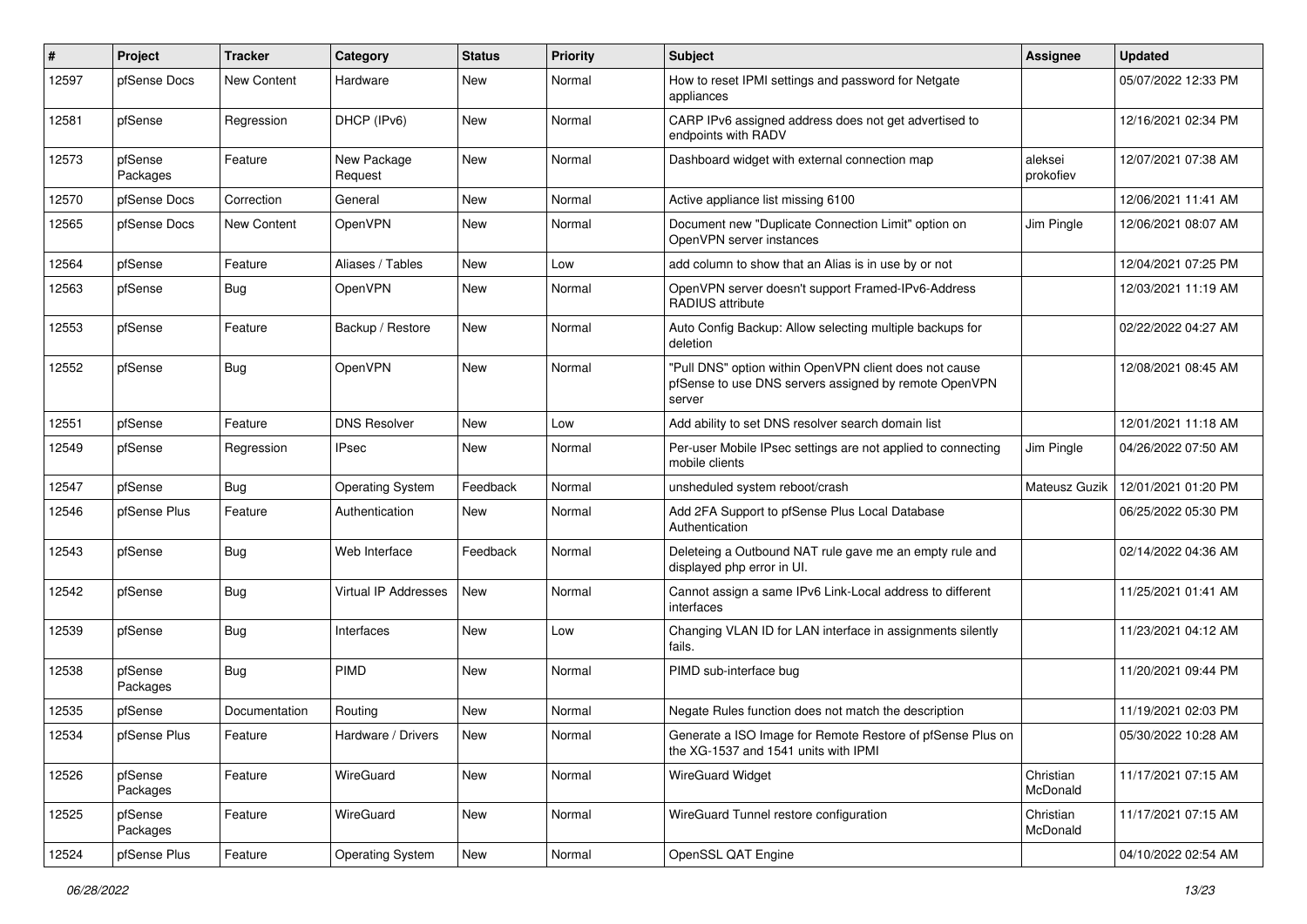| $\#$  | <b>Project</b>      | <b>Tracker</b> | Category                 | <b>Status</b>                 | <b>Priority</b> | Subject                                                                                         | Assignee              | <b>Updated</b>      |
|-------|---------------------|----------------|--------------------------|-------------------------------|-----------------|-------------------------------------------------------------------------------------------------|-----------------------|---------------------|
| 12522 | pfSense             | Feature        | OpenVPN                  | New                           | Very Low        | More flexible Client-Specific Override options for controlling<br>options pushed to clients     |                       | 04/11/2022 03:11 PM |
| 12521 | pfSense             | Feature        | <b>Operating System</b>  | New                           | Very Low        | Add the BBR2, QUIC, RACK Congestion Control (CC)<br>protocols                                   |                       | 11/15/2021 07:40 AM |
| 12520 | pfSense<br>Packages | Feature        | Squid                    | <b>New</b>                    | High            | [Squid] - Allow or Deny Mappings from IP/Host/GeoIP sources                                     |                       | 11/12/2021 02:13 PM |
| 12519 | pfSense             | <b>Bug</b>     | Authentication           | New                           | Normal          | Fail authentication using special character in password via the<br><b>LDAP</b> connector        |                       | 11/12/2021 07:39 AM |
| 12513 | pfSense<br>Packages | Feature        | WireGuard                | New                           | Normal          | WireGuard Utilization Status (Beyond Active Connection)                                         | Christian<br>McDonald | 12/22/2021 08:40 PM |
| 12509 | pfSense             | <b>Bug</b>     | OpenVPN                  | New                           | Normal          | Deffered authentication does not work with auth-gen-token<br>external-auth or pusk "auth-token" |                       | 11/08/2021 04:01 AM |
| 12508 | pfSense             | <b>Bug</b>     | <b>DHCP Relay</b>        | <b>New</b>                    | Normal          | DHCP Relay over VPN                                                                             |                       | 11/06/2021 11:25 AM |
| 12507 | pfSense<br>Packages | Bug            | softflowd                | <b>Pull Request</b><br>Review | Normal          | Add support for bi-directional flows in softflowd                                               |                       | 11/11/2021 03:53 AM |
| 12506 | pfSense<br>Packages | <b>Bug</b>     | Suricata                 | Feedback                      | Normal          | Only selected instance is restarted on suppress list change                                     | Viktor Gurov          | 12/01/2021 04:43 AM |
| 12504 | pfSense             | Bug            | Interfaces               | <b>New</b>                    | Normal          | BCM57412 NetXtreme-E 10Gb RDMA Ethernet controller<br>issue                                     |                       | 11/05/2021 04:51 AM |
| 12502 | pfSense<br>Packages | Feature        | syslog-ng                | <b>New</b>                    | Normal          | Syslog-ng Configuration Library (scl) missing                                                   |                       | 11/02/2021 06:06 PM |
| 12495 | pfSense             | Feature        | Dynamic DNS              | <b>Pull Request</b><br>Review | Normal          | DynDNS: add deSEC IPv4&v6 simultaneos update                                                    | <b>Lukas Wiest</b>    | 11/01/2021 08:53 AM |
| 12494 | pfSense             | Feature        | <b>Dynamic DNS</b>       | <b>Pull Request</b><br>Review | Normal          | DynDNS: make simultaneous update of IP and LegacyIP<br>possible                                 | Lukas Wiest           | 11/01/2021 08:52 AM |
| 12491 | pfSense<br>Packages | Feature        | squidguard               | <b>New</b>                    | Normal          | squidguard: allow multiple regex                                                                |                       | 10/28/2021 03:30 PM |
| 12483 | pfSense             | Bug            | Configuration<br>Backend | <b>New</b>                    | Normal          | GUI creates inconsistent config.xml                                                             |                       | 10/23/2021 06:48 AM |
| 12475 | pfSense<br>Packages | <b>Bug</b>     | OpenVPN Client<br>Export | Feedback                      | Normal          | OpenVPN Client Export does not show certificate without<br>private key                          | Jim Pingle            | 02/17/2022 08:24 AM |
| 12473 | pfSense             | Feature        | <b>IPsec</b>             | New                           | Normal          | Allow user adjustment of IPsec Keep Alive periodic checks                                       |                       | 12/22/2021 05:59 AM |
| 12467 | pfSense             | Bug            | Captive Portal           | <b>New</b>                    | Normal          | CP error on client disconnect after reboot                                                      |                       | 10/17/2021 05:35 AM |
| 12466 | pfSense             | Feature        | OpenVPN                  | <b>New</b>                    | Very Low        | Option to Disable Renegotiation timer in OpenVPN Server                                         |                       | 06/27/2022 07:22 AM |
| 12465 | pfSense<br>Packages | Feature        | haproxy                  | New                           | Normal          | Add forwardfor advanced usecases                                                                |                       | 10/16/2021 07:35 PM |
| 12464 | pfSense             | <b>Bug</b>     | Logging                  | <b>Pull Request</b><br>Review | Normal          | Syslog Auth messages are sent as Emergency Level                                                |                       | 05/17/2022 02:20 PM |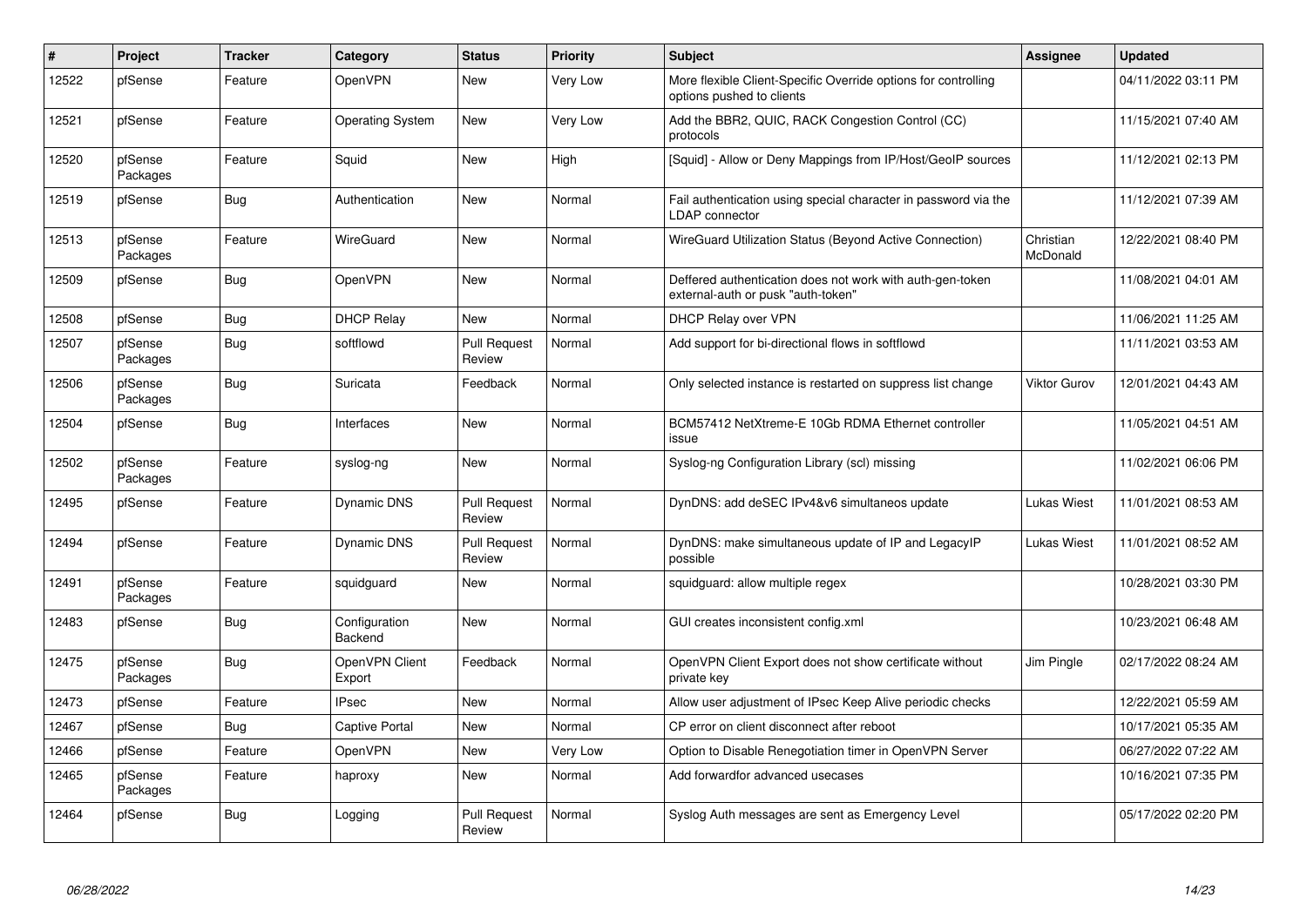| #     | Project             | <b>Tracker</b> | Category                        | <b>Status</b>                 | <b>Priority</b> | <b>Subject</b>                                                                                                                      | <b>Assignee</b>     | <b>Updated</b>      |
|-------|---------------------|----------------|---------------------------------|-------------------------------|-----------------|-------------------------------------------------------------------------------------------------------------------------------------|---------------------|---------------------|
| 12462 | pfSense<br>Packages | Feature        | Telegraf                        | <b>Pull Request</b><br>Review | Normal-package  | Telegraf: Add "devfs" to ignore fs                                                                                                  | Offstage Roller     | 10/18/2021 09:03 AM |
| 12461 | pfSense Docs        | Todo           | Hardware                        | New                           | Normal          | Improve macOS Serial Command Instructions                                                                                           |                     | 10/15/2021 03:47 PM |
| 12459 | pfSense             | Todo           | <b>Virtual IP Addresses</b>     | New                           | Normal          | Add IP Alias subnet input validation                                                                                                |                     | 10/15/2021 09:35 AM |
| 12458 | pfSense             | Feature        | Authentication                  | New                           | Normal          | Use "unixHomeDirectory" instead of "homeDirectory" when<br>LDAP authentication server is Active Directory                           |                     | 10/15/2021 08:18 AM |
| 12457 | pfSense Docs        | Todo           | Packages                        | New                           | Very Low        | Add UPS Configuration Recipes for apcupsd and nut UPS<br>Packages with Common Brand Units                                           |                     | 10/18/2021 08:37 AM |
| 12451 | pfSense             | <b>Bug</b>     | <b>Virtual IP Addresses</b>     | New                           | Normal          | deleteVIP() does not check RFC2136 Update Source                                                                                    |                     | 10/13/2021 10:06 AM |
| 12444 | pfSense<br>Packages | <b>Bug</b>     | ntop                            | New                           | Normal          | ntopng throws errors when viewing single host                                                                                       |                     | 10/11/2021 12:39 PM |
| 12436 | pfSense             | <b>Bug</b>     | <b>PPPoE Server</b>             | <b>New</b>                    | Normal          | Pppoe server config gui does not allow setting of chap<br>authentication, and sets the network start address for<br>allocation to 0 |                     | 10/21/2021 08:15 AM |
| 12431 | pfSense             | Todo           | Web Interface                   | <b>Pull Request</b><br>Review | Normal          | GUI pages should use "POST" for AJAX calls, not "GET"                                                                               | <b>Viktor Gurov</b> | 05/17/2022 02:20 PM |
| 12427 | pfSense<br>Packages | Todo           | haproxy                         | New                           | Normal          | ha-proxy: action order in the GUI is not keeped in the resulting<br>ha-proxy configuration                                          |                     | 10/06/2021 07:02 AM |
| 12423 | pfSense<br>Packages | <b>Bug</b>     | pfBlockerNG                     | Feedback                      | Normal          | Dashboard shows "SQLite database missing, Force Reload<br>DNSBL to recover!"                                                        |                     | 12/31/2021 01:06 PM |
| 12421 | pfSense             | <b>Bug</b>     | Rules / NAT                     | New                           | Normal          | IPV6 limiter bug                                                                                                                    |                     | 10/02/2021 08:44 AM |
| 12414 | pfSense<br>Packages | <b>Bug</b>     | pfBlockerNG                     | Feedback                      | Normal          | DNSBL SafeSearch page displays input validation error if DoH<br>/ DoT blocking is not enabled                                       |                     | 12/30/2021 02:49 PM |
| 12411 | pfSense Docs        | Todo           | <b>High Availability</b>        | New                           | Normal          | Feedback on High Availability - pfSense XML-RPC Config<br><b>Sync Overview</b>                                                      |                     | 09/29/2021 10:39 AM |
| 12402 | pfSense Docs        | Todo           | Configuration                   | New                           | Normal          | Feedback on Configuration - Advanced Configuration Options<br>- Notifications                                                       |                     | 09/24/2021 12:46 AM |
| 12401 | pfSense             | <b>Bug</b>     | <b>Traffic Graphs</b>           | New                           | Normal          | Traffic graphs with untagged and tagged VLAN on same<br>interface                                                                   |                     | 09/23/2021 09:18 PM |
| 12400 | pfSense Docs        | Correction     | <b>NAT</b>                      | New                           | Normal          | NAT 1:1 documentation - multi-wan information                                                                                       |                     | 03/13/2022 12:53 PM |
| 12395 | pfSense Docs        | Todo           | Packages                        | New                           | Normal          | Feedback on Packages - FRR Package - Border Gateway<br>Protocol - BGP Required Information                                          |                     | 09/21/2021 04:32 PM |
| 12393 | pfSense             | Bug            | <b>Traffic Shaper</b><br>(ALTQ) | New                           | Low             | Priority of qOthersLow higher than default queues                                                                                   |                     | 09/21/2021 02:48 PM |
| 12385 | pfSense             | <b>Bug</b>     | Virtual IP Addresses            | <b>Pull Request</b><br>Review | Normal          | deleteVIP() does not check 1:1 NAT and Outbound NAT rules                                                                           | <b>Viktor Gurov</b> | 05/17/2022 02:21 PM |
| 12382 | pfSense             | Regression     | OpenVPN                         | New                           | Normal          | Certificate Depth checking creates OpenVPN micro-outages<br>every time a user authenticates after 2.5.2 upgrade                     |                     | 01/17/2022 04:17 AM |
| 12370 | pfSense             | Feature        | Rules / NAT                     | New                           | Low             | Add limiters to Queue column on firewall rule list                                                                                  |                     | 09/14/2021 07:37 AM |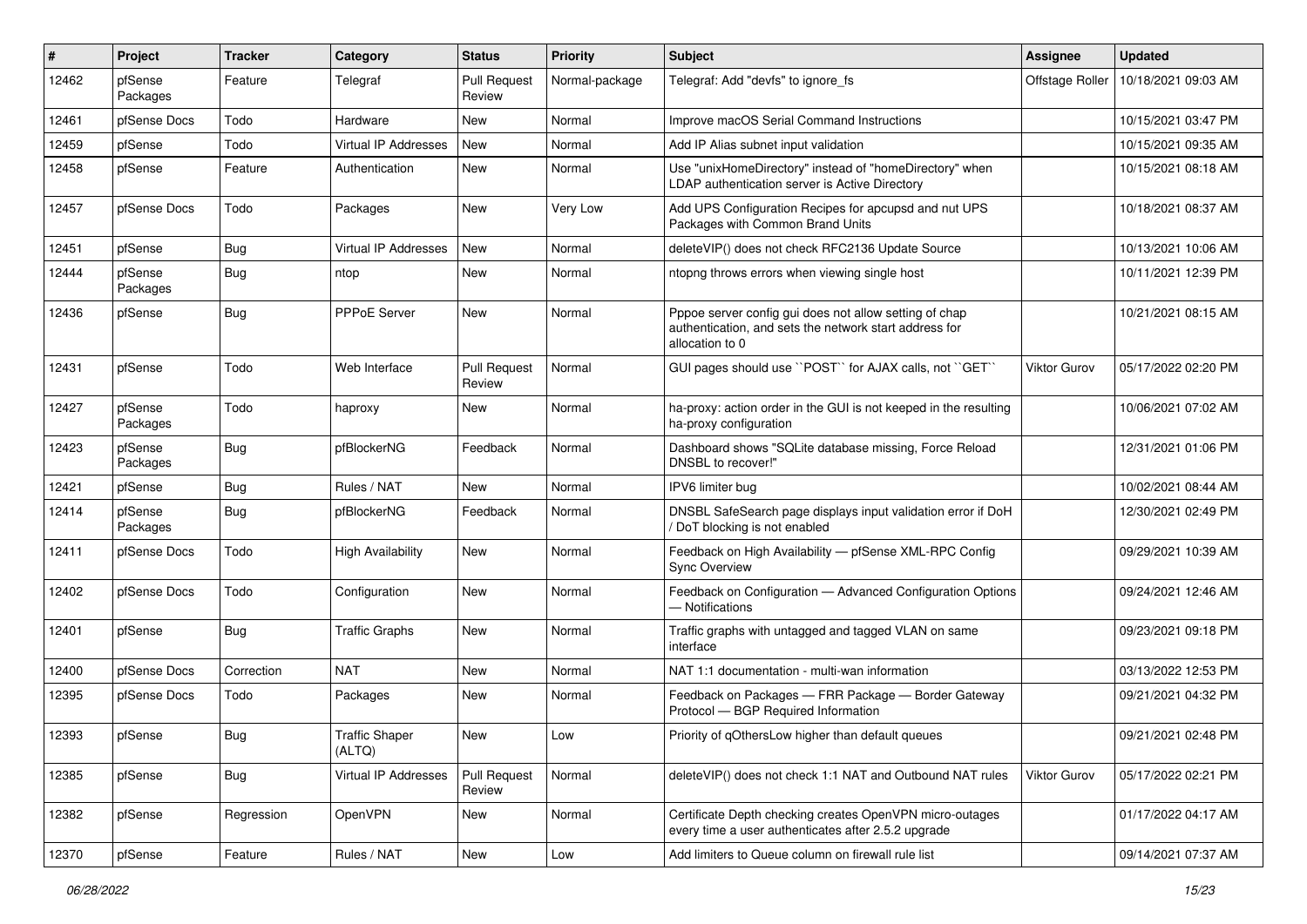| ∦     | Project             | Tracker    | Category               | <b>Status</b> | <b>Priority</b> | Subject                                                                                              | <b>Assignee</b> | <b>Updated</b>      |
|-------|---------------------|------------|------------------------|---------------|-----------------|------------------------------------------------------------------------------------------------------|-----------------|---------------------|
| 12369 | pfSense<br>Packages | Feature    | Mail report            | New           | Low             | Skip If No Content issue                                                                             |                 | 09/14/2021 06:40 AM |
| 12367 | pfSense             | Todo       | Installer              | New           | Normal          | ZFS: Do not show memstick disk on target list                                                        |                 | 09/13/2021 07:37 AM |
| 12358 | pfSense<br>Packages | Feature    | pfBlockerNG            | New           | Normal          | IP List Copy/Import/Export                                                                           |                 | 09/09/2021 01:56 PM |
| 12357 | pfSense             | Bug        | <b>Captive Portal</b>  | <b>New</b>    | Normal          | Captive Portal popup Logout button loads full login page in<br>popup when clicked                    |                 | 10/27/2021 12:10 PM |
| 12354 | pfSense<br>Packages | Todo       | haproxy                | Feedback      | High            | Update haproxy-devel to mitigate CVE-2021-40346                                                      | Viktor Gurov    | 05/12/2022 08:50 AM |
| 12351 | pfSense<br>Packages | Todo       | pfBlockerNG            | Feedback      | Normal          | Remove non-functional feeds                                                                          | Viktor Gurov    | 02/04/2022 02:29 PM |
| 12343 | pfSense             | Feature    | Diagnostics            | <b>New</b>    | Low             | Real time traffic monitoring                                                                         |                 | 09/06/2021 01:26 PM |
| 12338 | pfSense<br>Packages | <b>Bug</b> | <b>RRD Summary</b>     | New           | Normal          | RRD Summary does not report data on 3100                                                             |                 | 04/15/2022 02:54 PM |
| 12335 | pfSense             | Bug        | <b>IPsec</b>           | <b>New</b>    | Normal          | IPsec DNS inefficiency                                                                               | Jim Pingle      | 04/26/2022 07:50 AM |
| 12330 | pfSense<br>Packages | <b>Bug</b> | pfBlockerNG            | Feedback      | Normal          | pfBlockerNG devel creating invalid NAT rules on boot                                                 |                 | 04/21/2022 12:40 PM |
| 12329 | pfSense<br>Packages | Feature    | Avahi                  | New           | Normal          | Add optional floating firewall rules for IPv4 and IPv6                                               |                 | 02/09/2022 04:43 PM |
| 12322 | pfSense<br>Packages | <b>Bug</b> | Suricata               | Feedback      | Normal          | Suricata creates invalid HOME NET entries                                                            | Viktor Gurov    | 09/10/2021 11:42 AM |
| 12308 | pfSense<br>Packages | Feature    | New Package<br>Request | New           | Normal          | Dynamicaly Update Firewall Aliases from OpenVPN LDAP<br>Group membership of the connected user       |                 | 08/27/2021 12:51 AM |
| 12300 | pfSense             | Feature    | Hardware / Drivers     | New           | Normal          | Add Aquantia Atlantic driver to pfsense                                                              |                 | 09/14/2021 06:49 AM |
| 12292 | pfSense<br>Packages | Feature    | Suricata               | Feedback      | Normal          | GeoIP look on the Alerts, Blocked and Files pages                                                    | Viktor Gurov    | 08/23/2021 08:16 AM |
| 12286 | pfSense<br>Packages | <b>Bug</b> | FreeRADIUS             | <b>New</b>    | Normal          | Add support for ntlm_auth in LDAP                                                                    |                 | 08/20/2021 08:27 AM |
| 12285 | pfSense<br>Packages | Feature    | Suricata               | In Progress   | Normal          | Add more EVE Logged Traffic protocols                                                                | Viktor Gurov    | 08/20/2021 08:22 AM |
| 12283 | pfSense             | Bug        | Authentication         | New           | Normal          | LDAP/RADIUS authentication servers configuration does not<br>allow source IP address to be specified |                 | 08/20/2021 01:15 AM |
| 12281 | pfSense<br>Packages | Feature    | Nut                    | New           | Normal          | Add support for Telegram/Pushover notifications                                                      | Viktor Gurov    | 01/24/2022 07:25 AM |
| 12278 | pfSense<br>Packages | Regression | Zabbix                 | Feedback      | Normal          | Invalid plugin_certificates() function name                                                          | Viktor Gurov    | 08/19/2021 05:52 AM |
| 12268 | pfSense Docs        | Todo       | <b>Firewall Rules</b>  | New           | Normal          | Feedback on Firewall - Aliases                                                                       |                 | 08/17/2021 12:55 AM |
| 12264 | pfSense<br>Packages | <b>Bug</b> | Squid                  | Feedback      | Low             | Stray <table> line in squid_monitor.php</table>                                                      | Viktor Gurov    | 12/23/2021 10:53 AM |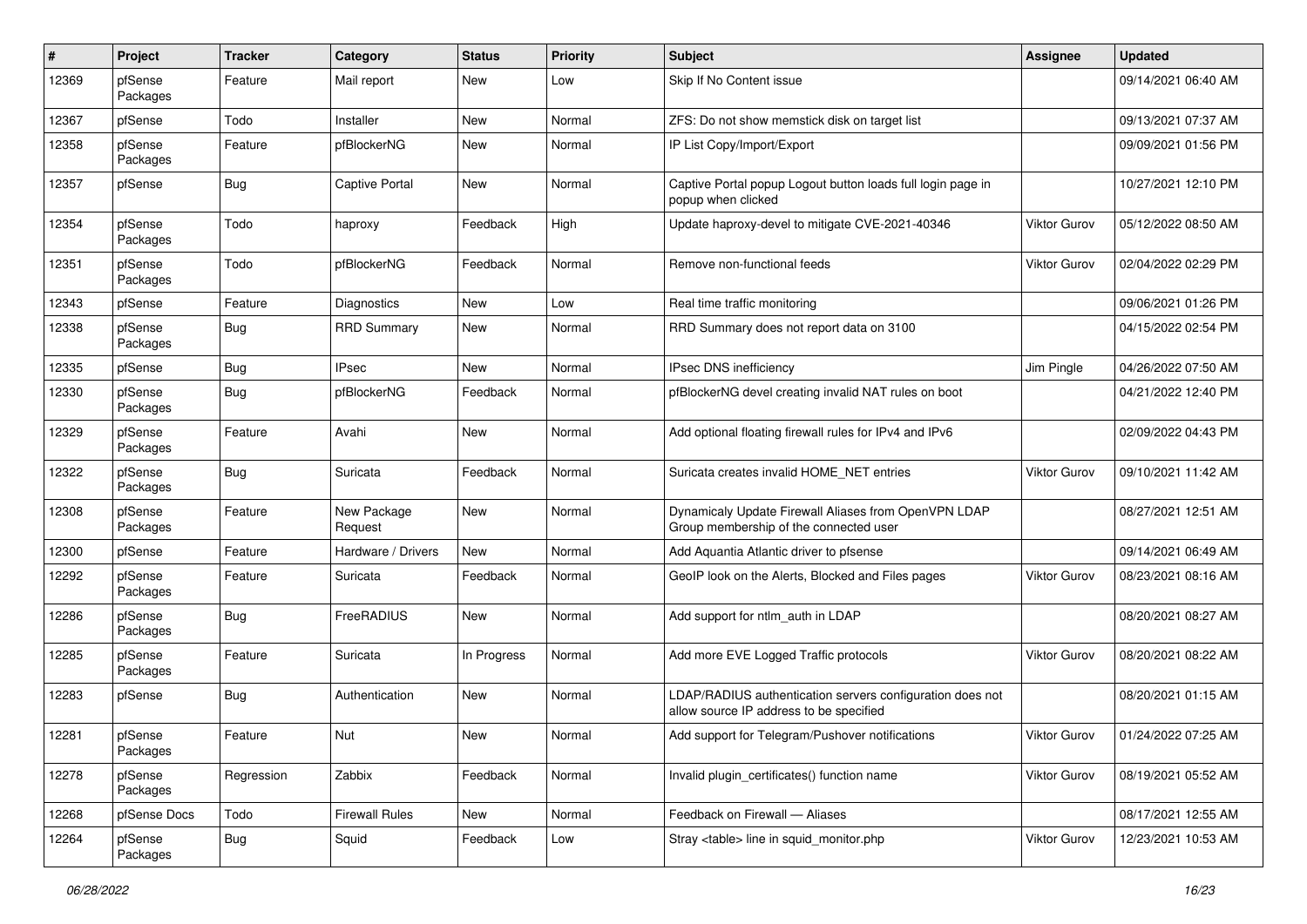| #     | Project             | <b>Tracker</b> | Category                 | <b>Status</b>                 | <b>Priority</b> | <b>Subject</b>                                                                      | Assignee            | <b>Updated</b>      |
|-------|---------------------|----------------|--------------------------|-------------------------------|-----------------|-------------------------------------------------------------------------------------|---------------------|---------------------|
| 12260 | pfSense<br>Packages | Bug            | ntop                     | New                           | Normal          | Update popup and version missmatch?                                                 |                     | 01/08/2022 05:53 AM |
| 12259 | pfSense             | Bug            | <b>Operating System</b>  | New                           | Normal          | Intel em NICs Suffering Performance Degradation on<br>FreeBSD12                     |                     | 02/25/2022 09:28 PM |
| 12258 | pfSense<br>Packages | Bug            | WireGuard                | Feedback                      | Normal          | Copy key buttons only work in HTTPS mode                                            |                     | 02/03/2022 04:57 AM |
| 12249 | pfSense             | Bug            | Backup / Restore         | New                           | Normal          | HAProxy causing failed ACB backups                                                  |                     | 11/15/2021 11:58 PM |
| 12248 | pfSense             | Feature        | Package System           | New                           | Low             | Package Update Availability Notification                                            |                     | 11/28/2021 10:02 AM |
| 12243 | pfSense             | Todo           | Package System           | New                           | Normal          | Implement "plugin_interfaces()"                                                     |                     | 02/07/2022 03:50 AM |
| 12237 | pfSense Docs        | Todo           | Hardware                 | New                           | Normal          | Feedback on Hardware - Hardware Tuning and<br>Troubleshooting                       |                     | 08/10/2021 03:13 AM |
| 12225 | pfSense             | Bug            | Authentication           | <b>Pull Request</b><br>Review | Normal          | Group membership field is not needed for remote groups                              | <b>Viktor Gurov</b> | 05/17/2022 02:21 PM |
| 12215 | pfSense             | Regression     | OpenVPN                  | Feedback                      | Normal          | OpenVPN does not resync when running on a gateway group                             |                     | 12/22/2021 05:49 AM |
| 12214 | pfSense Docs        | Todo           | General                  | New                           | Low             | Connect to WebGui.                                                                  |                     | 08/05/2021 04:39 AM |
| 12206 | pfSense<br>Packages | Bug            | <b>NET-SNMP</b>          | Feedback                      | Normal          | Certificate Manager page doesn't show Net-SNMP used<br>certificates                 | Viktor Gurov        | 12/30/2021 09:40 AM |
| 12190 | pfSense             | Feature        | Rules / NAT              | New                           | Normal          | Add ability to reference ipv6 prefix in firewall rules and aliases                  |                     | 08/05/2021 01:47 PM |
| 12188 | pfSense<br>Packages | Bug            | OpenVPN Client<br>Export | New                           | Normal          | client export breaks multi remote configurations                                    |                     | 10/02/2021 05:58 PM |
| 12183 | pfSense             | Regression     | Interfaces               | New                           | Low             | Changing MAC address for PPP parent interface stopped<br>working                    |                     | 04/20/2022 04:16 PM |
| 12179 | pfSense<br>Packages | Feature        | qemu-guest-agent         | New                           | Normal          | QEMU package                                                                        |                     | 07/30/2021 08:02 AM |
| 12178 | pfSense<br>Packages | Bug            | WireGuard                | <b>New</b>                    | Low             | WireGuard always shows 'Configuring WireGuard<br>tunnelsdone.' message on boot      |                     | 07/30/2021 06:58 AM |
| 12176 | pfSense             | Todo           | Interfaces               | <b>Pull Request</b><br>Review | Normal          | Hide WireGuard interfaces on appropriate pages                                      |                     | 08/11/2021 12:52 AM |
| 12167 | pfSense<br>Packages | Bug            | <b>FRR</b>               | Feedback                      | Normal          | BGP TCP setkey not set if neighbor is in peer group                                 | Viktor Gurov        | 09/16/2021 09:38 AM |
| 12162 | pfSense Docs        | Todo           | Products                 | <b>New</b>                    | Normal          | Add "usb reset" as possible solution for non-booting flash<br>drives on the SG-1100 |                     | 10/07/2021 02:19 PM |
| 12160 | pfSense<br>Packages | Regression     | syslog-ng                | Feedback                      | High            | An invalid configuration is generated when choosing TLS as<br>the default protocol  | Jim Pingle          | 07/23/2021 03:27 PM |
| 12144 | pfSense             | <b>Bug</b>     | <b>Operating System</b>  | In Progress                   | Normal          | Bug in "df -t" filtering if two filesystems use the same<br>mountpoint              | Mateusz Guzik       | 09/10/2021 10:07 AM |
| 12139 | pfSense             | Feature        | <b>DNS Forwarder</b>     | New                           | Normal          | Add support in for specifying a DNSMASQ configuration file                          |                     | 07/16/2021 09:45 PM |
| 12130 | pfSense<br>Packages | Bug            | Zeek                     | New                           | Normal          | Zeek fails to start                                                                 |                     | 07/15/2021 02:00 AM |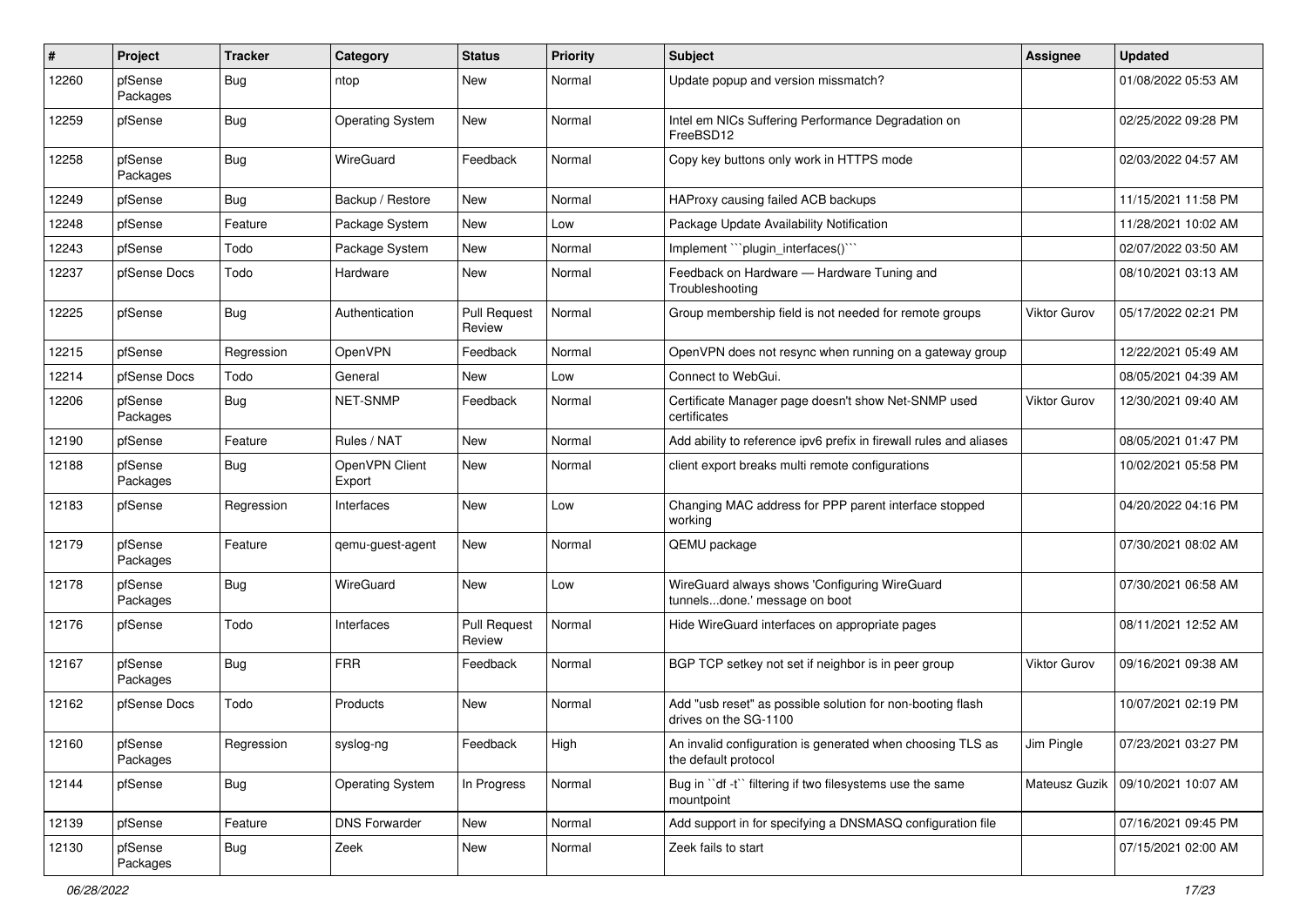| #     | Project             | <b>Tracker</b> | Category                | <b>Status</b> | <b>Priority</b> | <b>Subject</b>                                                                                | <b>Assignee</b> | <b>Updated</b>      |
|-------|---------------------|----------------|-------------------------|---------------|-----------------|-----------------------------------------------------------------------------------------------|-----------------|---------------------|
| 12126 | pfSense<br>Packages | <b>Bug</b>     | FreeRADIUS              | New           | Normal          | freeradius3 0.15.7_31                                                                         |                 | 10/11/2021 08:21 AM |
| 12122 | pfSense             | Bug            | Web Interface           | New           | Normal          | Perform greedy actions asychronously                                                          |                 | 07/10/2021 01:10 PM |
| 12121 | pfSense             | Feature        | OpenVPN                 | New           | Normal          | Wider "local network(s)" fields in OpenVPN server<br>configuration                            |                 | 07/19/2021 07:37 AM |
| 12120 | pfSense             | Feature        | <b>DHCP Relay</b>       | <b>New</b>    | Normal          | Permit several sets of destination DHCP servers in DHCP<br>relay                              |                 | 07/11/2021 05:41 PM |
| 12114 | pfSense<br>Packages | Bug            | syslog-ng               | Feedback      | Normal          | syslog-ng only binds to the last specified interface                                          |                 | 04/21/2022 12:40 PM |
| 12101 | pfSense<br>Packages | Bug            | arpwatch                | Assigned      | Normal          | ArpWatch Suppression Mac for "flip-flop" not suppressing                                      | Viktor Gurov    | 10/09/2021 07:19 PM |
| 12098 | pfSense Docs        | Correction     | Configuration           | New           | Normal          | Feedback on pfSense Configuration Recipes - Accessing a<br>CPE/Modem from Inside the Firewall |                 | 07/02/2021 02:30 AM |
| 12097 | pfSense<br>Packages | Feature        | pfBlockerNG             | New           | Normal          | Add dnsbl and geoip logs to system log                                                        |                 | 07/06/2021 01:25 PM |
| 12095 | pfSense             | <b>Bug</b>     | Authentication          | <b>New</b>    | Normal          | Memory leak in pcscd                                                                          |                 | 06/01/2022 01:01 PM |
| 12091 | pfSense             | Feature        | Authentication          | New           | Normal          | RFE: Add support for sssd authentication                                                      |                 | 12/10/2021 04:55 PM |
| 12084 | pfSense<br>Packages | Bug            | <b>FRR</b>              | New           | Normal          | libfrr.so.0 error on SG-1100                                                                  |                 | 06/26/2021 08:22 AM |
| 12079 | pfSense             | Bug            | <b>IGMP Proxy</b>       | New           | Normal          | IGMPProxy: kernel panic, Sleeping thread owns a<br>non-sleepable lock                         | Mateusz Guzik   | 05/10/2022 03:14 PM |
| 12077 | pfSense             | Feature        | Gateways                | New           | Normal          | Allow stick-connections per gateway group                                                     |                 | 06/24/2021 08:45 AM |
| 12073 | pfSense<br>Packages | Bug            | NET-SNMP                | Feedback      | Normal          | netsnmptrapd.conf syntax is wrong                                                             |                 | 04/21/2022 12:40 PM |
| 12070 | pfSense             | Bug            | DHCP (IPv4)             | New           | Low             | <b>VLAN0 for WAN DHCP</b>                                                                     |                 | 12/23/2021 04:31 PM |
| 12067 | pfSense             | Bug            | DHCP (IPv4)             | New           | Very Low        | <b>DHCP Monitoring Statistics Error</b>                                                       |                 | 06/21/2021 08:39 AM |
| 12066 | pfSense             | Feature        | <b>Operating System</b> | New           | Very Low        | Include man and man pages for all core programs and<br>packages                               |                 | 06/21/2021 07:44 AM |
| 12063 | pfSense Docs        | Todo           | Dynamic DNS             | New           | Normal          | Feedback on Services - Dynamic DNS - Configuring RFC<br>2136 Dynamic DNS updates              |                 | 06/18/2021 06:24 PM |
| 12056 | pfSense             | Bug            | Logging                 | <b>New</b>    | Normal          | Filterlog says "Unknown Option %u"                                                            |                 | 06/18/2021 05:51 AM |
| 12055 | pfSense             | Feature        | Virtual IP Addresses    | Feedback      | Normal          | Option to disable XMLRPC Sync for Loopback Virtual IPs                                        |                 | 06/18/2021 09:05 AM |
| 12036 | pfSense<br>Packages | Bug            | Zabbix                  | Feedback      | Normal          | Certificate Manager page do not show Zabbix used certificates                                 | Viktor Gurov    | 07/15/2021 11:46 AM |
| 12033 | pfSense<br>Packages | <b>Bug</b>     | pfBlockerNG             | New           | Normal          | maxmindb and _sqlite3 modules not found                                                       |                 | 10/01/2021 04:42 AM |
| 12025 | pfSense             | Todo           | Web Interface           | New           | Very Low        | Add 1:1 Validation to Notify Someone They are 1:1 NAT'ing an<br>Interface Address             |                 | 06/11/2021 10:05 AM |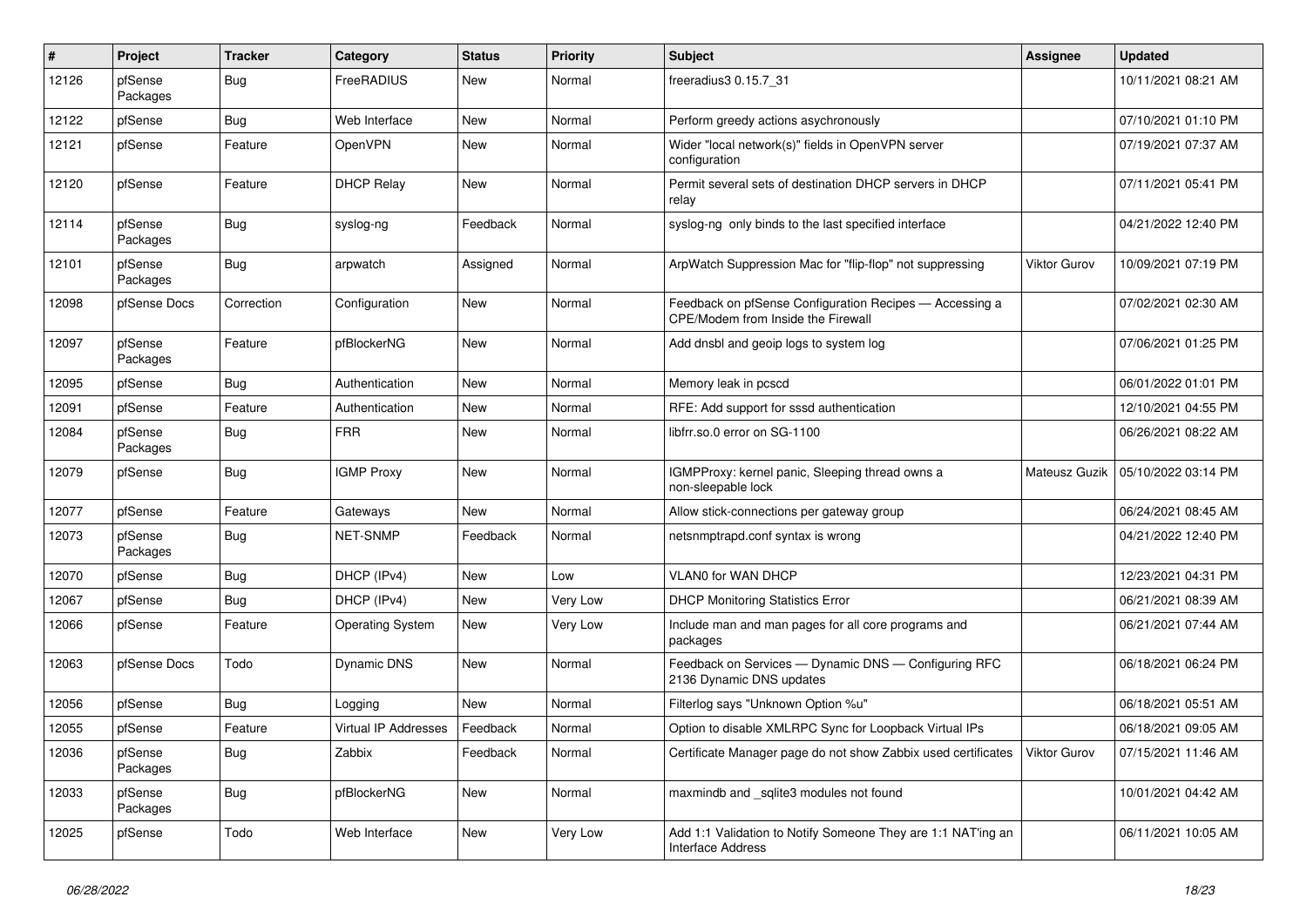| #     | Project             | <b>Tracker</b> | Category                    | <b>Status</b> | <b>Priority</b> | <b>Subject</b>                                                                             | <b>Assignee</b>     | <b>Updated</b>      |
|-------|---------------------|----------------|-----------------------------|---------------|-----------------|--------------------------------------------------------------------------------------------|---------------------|---------------------|
| 12013 | pfSense             | Bug            | Logging                     | <b>New</b>    | Low             | Reading log data is inefficient in certain cases                                           |                     | 06/08/2021 07:35 AM |
| 12009 | pfSense<br>Packages | <b>Bug</b>     | Zabbix                      | <b>New</b>    | Normal          | Zabbix Agent starts twice by /etc/rc.start packages                                        |                     | 06/08/2021 01:35 AM |
| 11997 | pfSense<br>Packages | <b>Bug</b>     | <b>IPsec Profile Wizard</b> | <b>New</b>    | Normal          | Add Support for Android Strongswan Profiles in the Profile<br>Wizard                       | <b>Jim Pingle</b>   | 07/10/2021 07:51 PM |
| 11992 | pfSense             | Bug            | <b>Virtual IP Addresses</b> | Confirmed     | High            | GRE Tunnel - Does not work with a virtual IP as endpoint                                   |                     | 06/04/2021 01:16 AM |
| 11980 | pfSense<br>Packages | <b>Bug</b>     | FreeRADIUS                  | Feedback      | Normal          | EAP does not work with SQL backend                                                         |                     | 07/21/2021 07:24 AM |
| 11974 | pfSense             | Feature        | <b>XMLRPC</b>               | New           | Normal          | XMLRPC synchronization for igmmproxy settings                                              |                     | 05/29/2021 03:58 PM |
| 11970 | pfSense<br>Packages | Bug            | Coreboot                    | <b>New</b>    | Normal          | Netgate Firmware Upgrade Doesn't Work on XG-2758                                           |                     | 04/21/2022 12:39 PM |
| 11963 | pfSense<br>Packages | Feature        | <b>FRR</b>                  | New           | Normal          | Dynamically change OSPF interface costs on selected<br>interfaces on CARP event            |                     | 05/26/2021 04:13 AM |
| 11961 | pfSense<br>Packages | Bug            | <b>FRR</b>                  | Feedback      | Normal          | FRR OSPF add unwanted area 0 authentication to router ospf                                 | <b>Viktor Gurov</b> | 09/16/2021 10:25 PM |
| 11960 | pfSense             | <b>Bug</b>     | <b>Gateway Monitoring</b>   | Feedback      | Normal          | Gateway Monitoring Traffic Goes Out Default Gateway                                        |                     | 12/20/2021 05:43 AM |
| 11956 | pfSense             | Feature        | Web Interface               | New           | Normal          | "add" button in the top of pages with many user-added items                                |                     | 07/10/2021 01:01 PM |
| 11954 | pfSense             | Feature        | <b>IGMP Proxy</b>           | New           | Normal          | <b>Multicast limits</b>                                                                    |                     | 05/25/2021 12:36 AM |
| 11953 | pfSense             | Bug            | <b>IGMP Proxy</b>           | New           | Normal          | XG-1541 crashes when igmpproxy is enabled and network<br>interfaces status change          |                     | 05/24/2021 04:55 PM |
| 11944 | pfSense Docs        | Todo           | Packages                    | New           | Normal          | Feedback on Packages - FRR Package - Bidirectional<br><b>Forwarding Detection</b>          |                     | 05/21/2021 12:57 AM |
| 11937 | pfSense<br>Packages | <b>Bug</b>     | haproxy                     | Feedback      | Normal          | HAproxy "Use Client-IP" option breaks Captive Portal                                       | <b>Viktor Gurov</b> | 06/22/2021 08:48 AM |
| 11936 | pfSense<br>Packages | Bug            | <b>FRR</b>                  | Incomplete    | High            | FRR does not connect BGP when using password                                               |                     | 05/19/2021 08:12 AM |
| 11931 | pfSense<br>Packages | Feature        | <b>ACME</b>                 | <b>New</b>    | Normal          | Add support for validating a domain's ownership via Google<br>Cloud Cloud DNS              |                     | 02/15/2022 03:18 AM |
| 11927 | pfSense             | Feature        | DHCP (IPv4)                 | Feedback      | Normal          | Allow DHCP not to serve a gateway - small fix                                              |                     | 01/03/2022 04:17 PM |
| 11925 | pfSense             | Bug            | OpenVPN                     | <b>New</b>    | Normal          | Calling-Station-Id always set to WAN IP                                                    |                     | 05/14/2021 09:27 AM |
| 11921 | pfSense             | Feature        | <b>DNS Resolver</b>         | New           | Very Low        | Feature Request: Compile unbound with EDNS Client Subnet<br>(ECS) module (--enable-subnet) |                     | 05/14/2021 07:29 AM |
| 11920 | pfSense Plus        | Feature        | Authentication              | <b>New</b>    | Normal          | SAML Authentication for pfSense (VPN and webConfigurator)                                  |                     | 05/14/2021 12:56 AM |
| 11898 | pfSense<br>Packages | <b>Bug</b>     | apcupsd                     | <b>New</b>    | Normal          | PHP error from apcupsd dashboard widget                                                    |                     | 05/07/2021 09:12 AM |
| 11890 | pfSense<br>Packages | Feature        | New Package<br>Request      | <b>New</b>    | Normal          | Browser-based "clientless" VPN                                                             |                     | 05/05/2021 07:26 AM |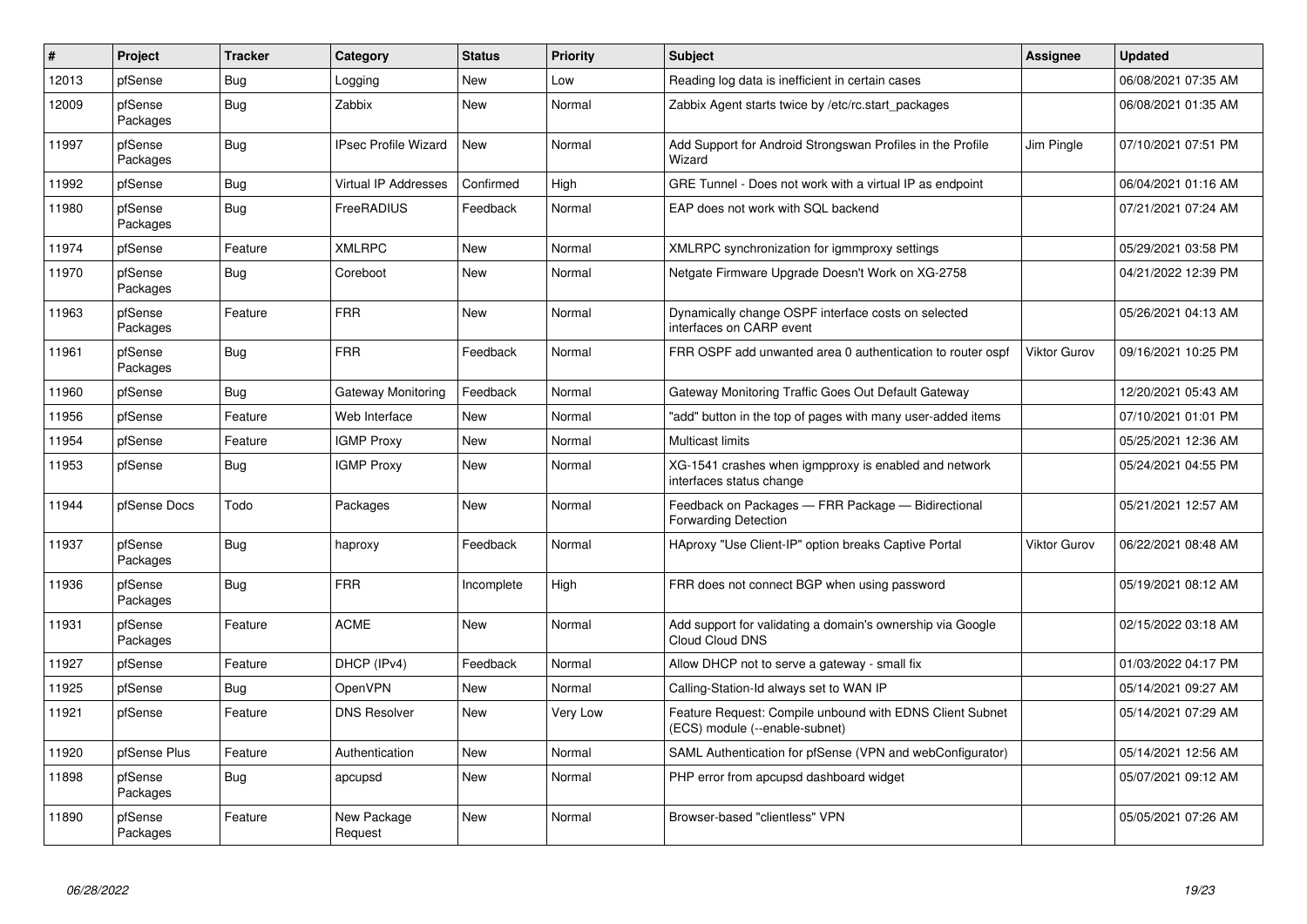| #     | Project             | <b>Tracker</b> | Category                     | <b>Status</b>                 | <b>Priority</b> | Subject                                                                                                  | <b>Assignee</b>     | <b>Updated</b>      |
|-------|---------------------|----------------|------------------------------|-------------------------------|-----------------|----------------------------------------------------------------------------------------------------------|---------------------|---------------------|
| 11879 | pfSense<br>Packages | Feature        | <b>ACME</b>                  | Feedback                      | Normal          | Add support for SSL.com ACME server                                                                      | Jim Pingle          | 03/02/2022 02:03 PM |
| 11877 | pfSense             | Bug            | Web Interface                | <b>Pull Request</b><br>Review | Very Low        | Labels and description dissapear in firewall_schedule_edit.php                                           | <b>Viktor Gurov</b> | 05/17/2022 02:22 PM |
| 11876 | pfSense             | Feature        | Hardware / Drivers           | <b>New</b>                    | Normal          | OpenSSL does not use QAT acceleration on pfSense Plus<br>21.02-RELEASE-p1 or 21.05-DEVELOPMENT           |                     | 05/03/2021 08:02 AM |
| 11872 | pfSense             | Bug            | Interfaces                   | New                           | Normal          | gif interfaces reporting incorrect traffic counters                                                      |                     | 12/30/2021 04:00 AM |
| 11871 | pfSense Docs        | Correction     | Products                     | New                           | Normal          | SG-2100 must be manually power cycled after installation                                                 |                     | 10/07/2021 02:19 PM |
| 11856 | pfSense             | Feature        | Diagnostics                  | New                           | Normal          | Replace/add Alias or DNS names for known LAN addresses in<br>the State table                             |                     | 04/27/2021 08:01 AM |
| 11848 | pfSense<br>Packages | Bug            | Squid                        | New                           | Normal          | Issue with squid cache download speed                                                                    |                     | 04/23/2021 09:30 PM |
| 11847 | pfSense<br>Packages | <b>Bug</b>     | <b>FRR</b>                   | Feedback                      | Normal          | Filters not applied to PEER Groups                                                                       | <b>Viktor Gurov</b> | 07/30/2021 07:45 PM |
| 11841 | pfSense<br>Packages | Bug            | <b>FRR</b>                   | New                           | Normal          | FRR access lists default bahavior changed to permit by default                                           |                     | 04/22/2021 09:52 AM |
| 11837 | pfSense<br>Packages | Feature        | <b>FRR</b>                   | New                           | Low             | Increase field length of FRR Networks in Access Lists and<br>Prefix Lists                                |                     | 04/22/2021 07:10 AM |
| 11836 | pfSense<br>Packages | Bug            | <b>FRR</b>                   | Assigned                      | Normal          | FRR ACCEPTFILTER unstable                                                                                | <b>Viktor Gurov</b> | 02/14/2022 07:20 AM |
| 11835 | pfSense<br>Packages | <b>Bug</b>     | <b>FRR</b>                   | New                           | Normal          | FRR OSPF redistributed connected routes disappearing                                                     |                     | 04/22/2021 07:11 AM |
| 11827 | pfSense<br>Packages | Feature        | <b>ACME</b>                  | New                           | Normal          | Please include acme deploy folder/scripts                                                                |                     | 03/06/2022 04:31 AM |
| 11826 | pfSense<br>Packages | Feature        | <b>ACME</b>                  | New                           | Normal          | Preserve acme SAN Method parameters for new cert creations                                               |                     | 04/20/2021 02:02 PM |
| 11823 | pfSense<br>Packages | Feature        | <b>FRR</b>                   | <b>New</b>                    | Normal          | Route handling enhancements                                                                              |                     | 04/19/2021 06:23 PM |
| 11802 | pfSense<br>Packages | Bug            | FreeRADIUS                   | New                           | Normal          | FreeRADIUS sync                                                                                          |                     | 05/10/2021 04:18 AM |
| 11797 | pfSense<br>Packages | <b>Bug</b>     | <b>Status Traffic Totals</b> | <b>New</b>                    | Normal          | Traffic Totals lost upon reboot when using a ramdisk for /var<br>and /tmp                                | John Cornwell       | 04/10/2021 06:27 PM |
| 11786 | pfSense             | <b>Bug</b>     | <b>Services</b>              | New                           | Normal          | SSH incomplete setup and startup fail while recovering XML<br>backup in a fresh install of pfSense 2.5.0 |                     | 04/17/2021 01:36 PM |
| 11784 | pfSense<br>Packages | Feature        | squidguard                   | New                           | Normal          | squidquard auto update blacklist option                                                                  |                     | 04/06/2021 01:53 AM |
| 11780 | pfSense<br>Packages | Bug            | Suricata                     | New                           | Very High       | Suricata package fails to prune suricata.log                                                             |                     | 08/06/2021 07:18 AM |
| 11778 | pfSense             | Bug            | OpenVPN                      | New                           | Normal          | OpenVPN uses 100% CPU after experiencing packet loss                                                     |                     | 02/28/2022 07:38 AM |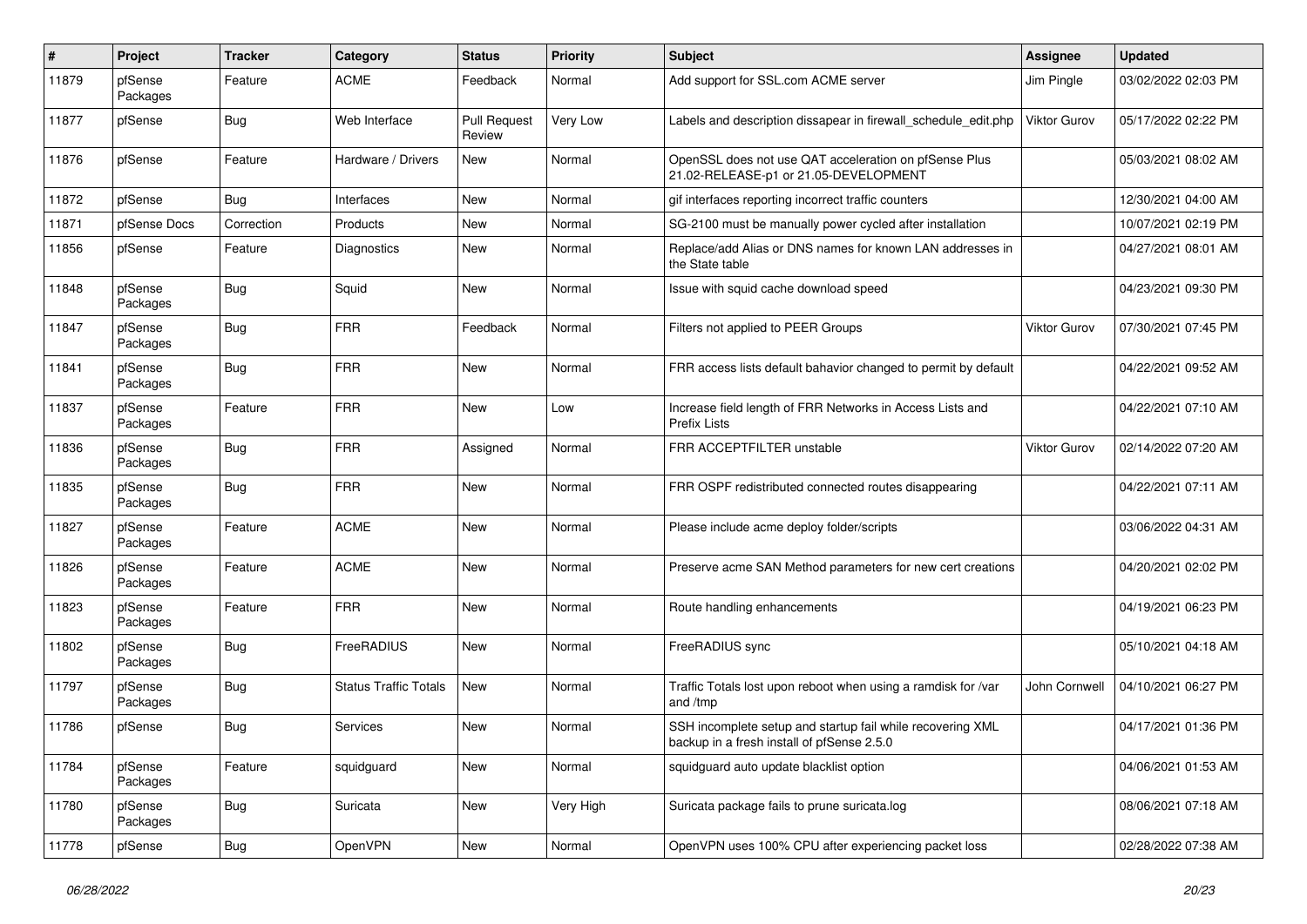| $\sharp$ | Project             | <b>Tracker</b> | Category                 | <b>Status</b> | <b>Priority</b> | <b>Subject</b>                                                                                          | <b>Assignee</b>     | <b>Updated</b>      |
|----------|---------------------|----------------|--------------------------|---------------|-----------------|---------------------------------------------------------------------------------------------------------|---------------------|---------------------|
| 11777    | pfSense<br>Packages | Bug            | Unbound                  | New           | Very Low        | Input validation prevents DNS Resolver from being disabled                                              |                     | 04/05/2021 05:51 PM |
| 11772    | pfSense Plus        | Feature        | Multi-WAN                | New           | Normal          | Layer 2 Tunnel Bonding Capability                                                                       |                     | 06/05/2021 03:27 PM |
| 11770    | pfSense Plus        | Bug            | Hardware / Drivers       | New           | Normal          | Pantech UML295 USB Modem No Longer Functional                                                           |                     | 04/01/2021 11:28 AM |
| 11763    | pfSense<br>Packages | <b>Bug</b>     | Status_Monitoring        | New           | Normal          | Traffic graphs refresh issue                                                                            |                     | 05/03/2021 09:44 AM |
| 11761    | pfSense             | Bug            | L <sub>2</sub> TP        | New           | Normal          | L2TP/IPsec VPN : PPP LCP negotiation occurs before user<br>authentication                               |                     | 03/31/2021 04:52 AM |
| 11759    | pfSense             | Bug            | Dashboard                | New           | Normal          | Traffic graphs on dashboard double upload on pppoe links                                                |                     | 12/30/2021 04:00 AM |
| 11757    | pfSense             | Feature        | <b>XMLRPC</b>            | New           | Normal          | Allow XMLRPC sync to bypass default auth server in favor of<br>local database                           |                     | 03/30/2021 03:18 PM |
| 11756    | pfSense<br>Packages | Bug            | haproxy                  | Feedback      | Normal          | HaProxy does not transfer backend states during reload                                                  | <b>Viktor Gurov</b> | 07/14/2021 01:21 PM |
| 11749    | pfSense<br>Packages | Feature        | pfBlockerNG              | New           | Normal          | Option to disable NAT rule creation                                                                     |                     | 04/06/2021 11:45 PM |
| 11746    | pfSense<br>Packages | <b>Bug</b>     | FreeRADIUS               | Feedback      | Normal          | Second LDAP server configuration misses the ipaNThash<br>control attribute                              | <b>Viktor Gurov</b> | 07/14/2021 01:44 PM |
| 11742    | pfSense<br>Packages | Bug            | Suricata                 | New           | Normal          | Blocking / Unblocking is not working correctly.                                                         |                     | 09/01/2021 11:08 AM |
| 11739    | pfSense Docs        | New Content    | <b>High Availability</b> | New           | Normal          | Manual Outbound NAT rules in HA setup                                                                   |                     | 07/09/2021 08:26 AM |
| 11738    | pfSense<br>Packages | Regression     | squidguard               | Feedback      | Normal          | SquidGuard 1.16.18_17 Not Filtering Blacklist No-Transparent<br>Mode                                    | Viktor Gurov        | 12/21/2021 05:48 AM |
| 11732    | pfSense Plus        | Feature        | Hardware / Drivers       | <b>New</b>    | Normal          | Add VXLAN Support to pfSense Plus                                                                       |                     | 03/15/2022 02:35 AM |
| 11731    | pfSense             | <b>Bug</b>     | Hardware / Drivers       | New           | Normal          | Missing support for Realtek USB NICs                                                                    |                     | 03/30/2021 04:32 AM |
| 11730    | pfSense             | Bug            | Web Interface            | New           | Normal          | Improve visibility of option selections in dark themes                                                  |                     | 03/25/2021 09:38 PM |
| 11724    | pfSense             | Bug            | Package System           | New           | Normal          | Packages unexpectedly removed when changing update<br>branches                                          |                     | 03/29/2021 08:09 AM |
| 11717    | pfSense             | Bug            | Rules / NAT              | New           | Normal          | Incorrect port forwarding rules if Destination port alias is not<br>equal to Redirect target port alias |                     | 03/22/2021 06:06 AM |
| 11715    | pfSense             | Bug            | OpenVPN                  | New           | Normal          | OpenVPN MTU                                                                                             |                     | 03/22/2021 01:35 AM |
| 11714    | pfSense Docs        | New Content    | <b>High Availability</b> | New           | Normal          | Feedback on Troubleshooting - Troubleshooting High<br><b>Availability DHCP Failover</b>                 |                     | 03/21/2021 05:58 PM |
| 11703    | pfSense<br>Packages | Feature        | <b>FRR</b>               | New           | Normal          | add Krill and Routinator support BGP RPKI                                                               |                     | 03/18/2021 07:47 PM |
| 11693    | pfSense<br>Packages | Bug            | <b>FRR</b>               | Feedback      | Normal          | IPv6 static routing fails                                                                               | Viktor Gurov        | 04/26/2022 08:50 AM |
| 11681    | pfSense<br>Packages | Bug            | <b>FRR</b>               | Feedback      | Normal          | FRR generates invalid BFD configuration after removing<br>interfaces                                    | Viktor Gurov        | 07/14/2021 04:40 PM |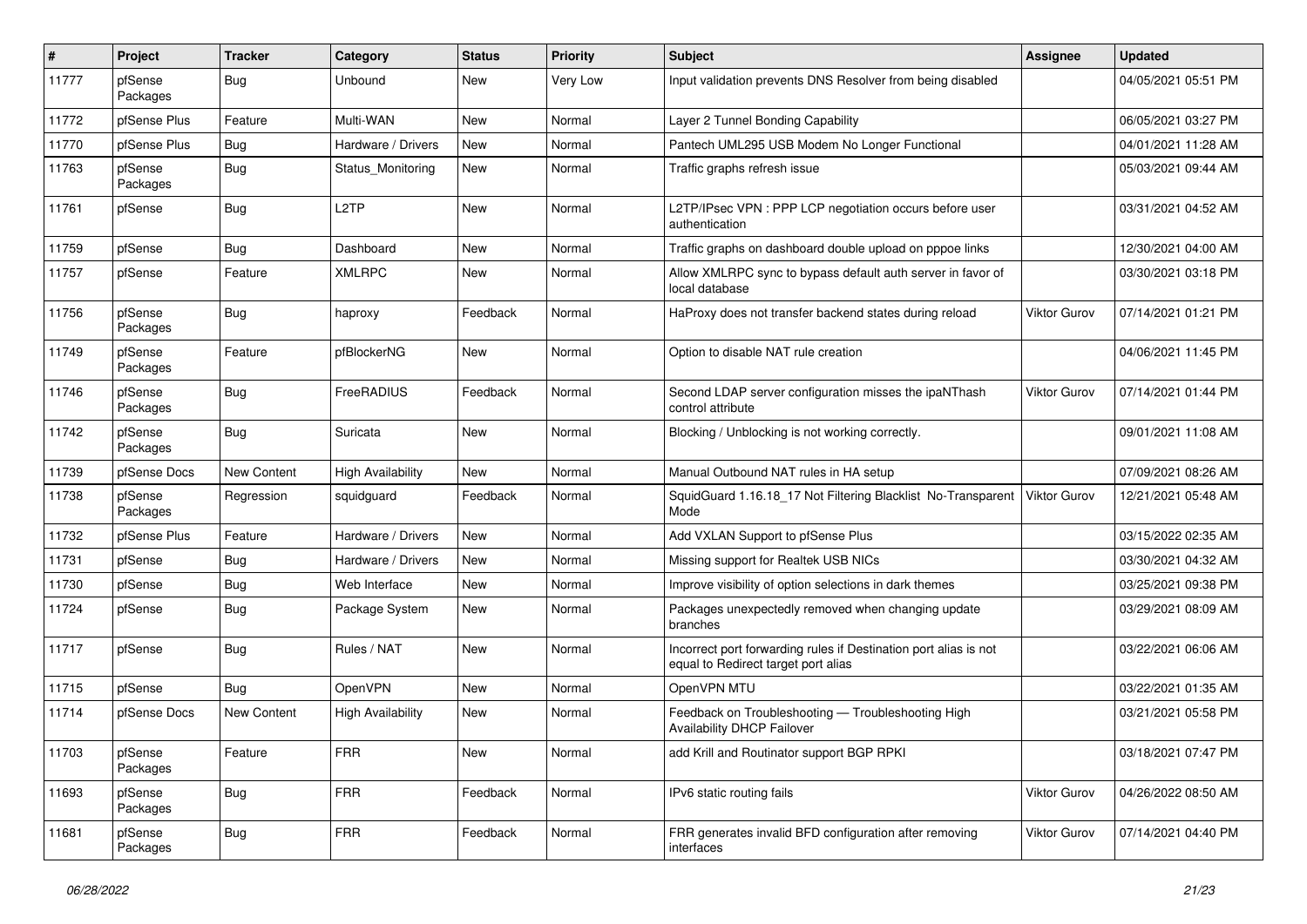| $\vert$ # | Project             | <b>Tracker</b> | Category               | <b>Status</b>                 | <b>Priority</b> | <b>Subject</b>                                                                                                                                                                                     | <b>Assignee</b> | <b>Updated</b>      |
|-----------|---------------------|----------------|------------------------|-------------------------------|-----------------|----------------------------------------------------------------------------------------------------------------------------------------------------------------------------------------------------|-----------------|---------------------|
| 11666     | pfSense             | Bug            | Logging                | <b>New</b>                    | Normal          | GUI Firewall log search not parsing filter.log beyond hard<br>coded limit                                                                                                                          |                 | 03/12/2021 11:38 AM |
| 11657     | pfSense             | Bug            | Interfaces             | <b>New</b>                    | Normal          | netmap ring reinit error                                                                                                                                                                           |                 | 03/18/2021 10:32 PM |
| 11650     | pfSense<br>Packages | Bug            | <b>FRR</b>             | <b>New</b>                    | Very Low        | FRR configuration broken on restore of manually edited FRR<br>config sections                                                                                                                      |                 | 03/10/2021 08:50 AM |
| 11648     | pfSense Docs        | Todo           | Packages               | <b>New</b>                    | Normal          | Feedback on Packages - AWS VPC Wizard - pfSense Plus<br><b>Configuration Details</b>                                                                                                               |                 | 03/10/2021 06:30 AM |
| 11641     | pfSense             | <b>Bug</b>     | Interfaces             | <b>New</b>                    | Normal          | On xn based interfaces without the VLANMTU flag the first<br>VLAN tag defined does not follow the parent interface MTU<br>settings. All subsequent VLAN tags follow the parent<br>interface's MTU. |                 | 03/09/2021 06:42 PM |
| 11634     | pfSense<br>Packages | Regression     | <b>BIND</b>            | <b>New</b>                    | Normal          | bind hangs when pfsense is reconnecting as an openypn client<br>to a TUN openypn server                                                                                                            |                 | 03/14/2021 07:23 AM |
| 11626     | pfSense Plus        | Bug            | Authentication         | <b>New</b>                    | Normal          | Google LDAP connection failed due to lack of SNI for TLS 1.3                                                                                                                                       | Luiz Souza      | 06/27/2022 07:23 AM |
| 11625     | pfSense             | Feature        | OpenVPN                | <b>New</b>                    | Normal          | Cisco-AVPair aliases support                                                                                                                                                                       |                 | 03/05/2021 12:35 AM |
| 11622     | pfSense Docs        | Todo           | <b>IPsec</b>           | <b>New</b>                    | Normal          | Update pfSense VPC VPN Configuration Wizard docs                                                                                                                                                   |                 | 03/04/2021 09:36 AM |
| 11619     | pfSense             | Bug            | Upgrade                | <b>New</b>                    | Normal          | Unable to upgrade 2.4.4-p3 to 2.5/21.02-p1                                                                                                                                                         |                 | 08/15/2021 10:00 AM |
| 11610     | pfSense<br>Packages | Bug            | <b>NET-SNMP</b>        | <b>New</b>                    | Normal          | NET-SNMP is not setting the correct permissions on AgentX                                                                                                                                          |                 | 06/28/2021 07:54 AM |
| 11608     | pfSense Docs        | New Content    | Products               | <b>New</b>                    | Normal          | Interfaces order of XG-7100 Quad-Port 10GbE Fiber SFP+<br><b>Installation Kit</b>                                                                                                                  |                 | 03/03/2021 07:14 AM |
| 11604     | pfSense             | Feature        | WireGuard              | <b>New</b>                    | Normal          | WireGuard Dynamic Listen Port Randomization                                                                                                                                                        |                 | 03/19/2021 10:59 AM |
| 11592     | pfSense<br>Packages | <b>Bug</b>     | node exporter          | <b>New</b>                    | Normal          | Node exporter can not read system statistics                                                                                                                                                       |                 | 10/15/2021 09:37 PM |
| 11589     | pfSense             | Feature        | <b>Traffic Graphs</b>  | <b>Pull Request</b><br>Review | Low             | Fix iftop experimental traffic fetcher, unify and improve output<br>style                                                                                                                          |                 | 03/03/2021 03:30 PM |
| 11588     | pfSense             | Feature        | WireGuard              | <b>New</b>                    | Low             | Automatically suggest next IP address in Wireguard interface<br>subnet when creating a peer                                                                                                        |                 | 12/22/2021 03:35 AM |
| 11579     | pfSense<br>Packages | Feature        | Snort                  | <b>New</b>                    | Normal          | Snort alerts or blocks trigger notifications                                                                                                                                                       |                 | 03/01/2021 03:26 AM |
| 11573     | pfSense<br>Packages | Feature        | New Package<br>Request | <b>New</b>                    | Normal          | <b>Custom Commands</b>                                                                                                                                                                             |                 | 03/16/2021 07:28 PM |
| 11572     | pfSense<br>Packages | <b>Bug</b>     | pfBlockerNG            | <b>New</b>                    | High            | Auto created firewall rules have IPv4 as protocol only - even<br>for IPv6 lists.                                                                                                                   |                 | 06/25/2022 10:59 AM |
| 11570     | pfSense             | Regression     | Gateways               | <b>Pull Request</b><br>Review | Normal          | Gateway monitoring services is not always restarted on<br>interface events, which may prevent a WAN from recovering<br>back to an online state                                                     | Viktor Gurov    | 06/22/2022 09:04 PM |
| 11567     | pfSense<br>Packages | Feature        | Mail report            | <b>New</b>                    | Normal          | Email report add a note filed request                                                                                                                                                              |                 | 02/27/2021 03:44 PM |